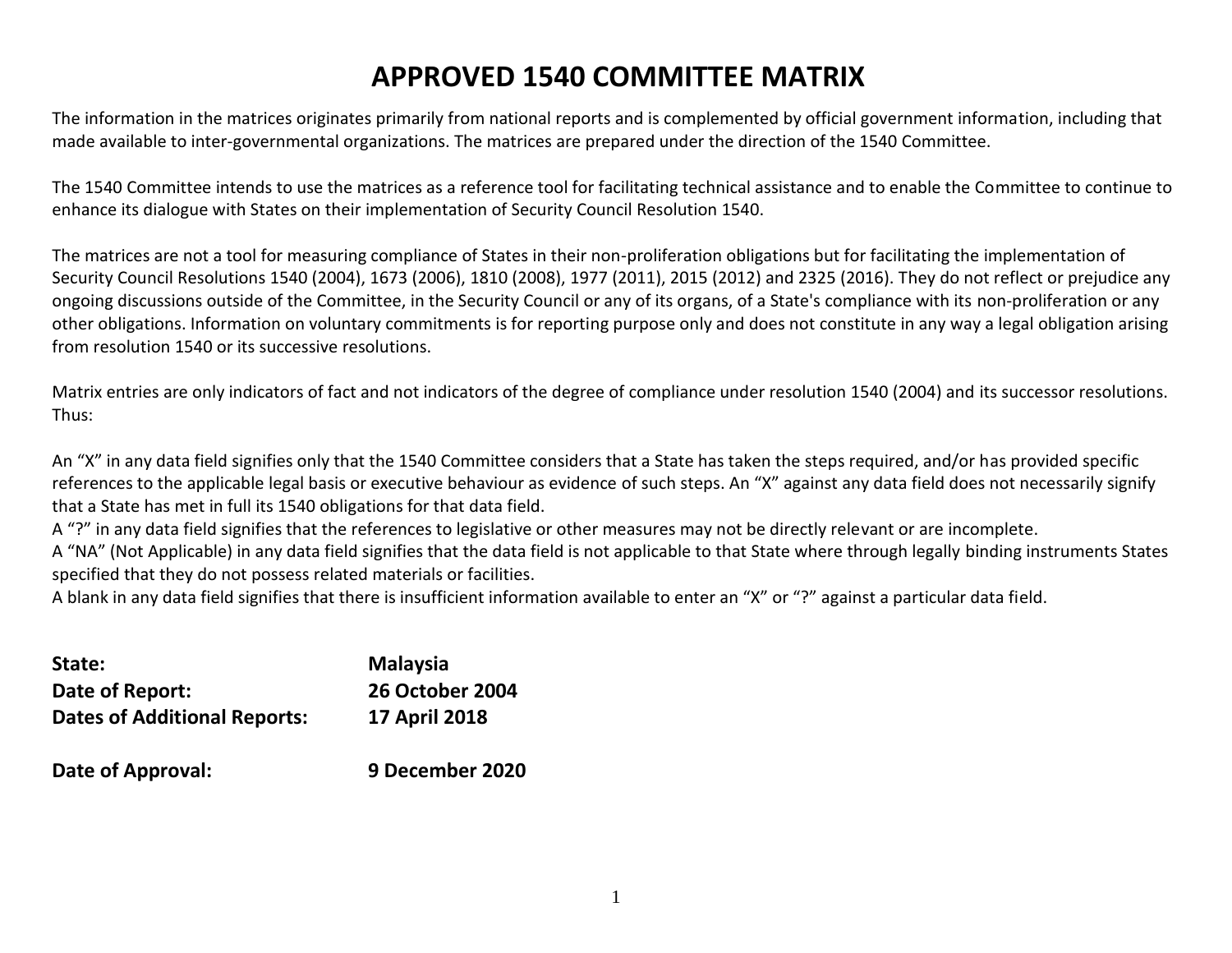## **I. OP 1 and related matters from OP 5, OP 8 (a), (b), (c) and OP10**

|                | <b>Adherence to legally binding</b><br>instruments, membership of<br>organisations, participation<br>in arrangements and<br>statements made. | Relevant information (i.e., signing, deposit of instrument of accession, ratification, etc) |  |  |  |  |  |  |  |  |
|----------------|----------------------------------------------------------------------------------------------------------------------------------------------|---------------------------------------------------------------------------------------------|--|--|--|--|--|--|--|--|
| 1              | Nuclear Non-<br><b>Proliferation Treaty</b><br>(NPT)                                                                                         | Deposit 5 March 1970                                                                        |  |  |  |  |  |  |  |  |
| $\overline{2}$ | <b>Nuclear Weapons Free</b><br>Zone/ Protocol(s)                                                                                             | Treaty on the Southeast Asia Nuclear Weapon-Free Zone (SEANWFZ): Deposit 11 October 1996    |  |  |  |  |  |  |  |  |
| 3              | International<br>Convention for the<br>Suppression of Acts of<br><b>Nuclear Terrorism</b>                                                    | Signed 19 September 2005                                                                    |  |  |  |  |  |  |  |  |
| 4              | Convention on Physical<br><b>Protection of Nuclear</b><br>Material (CPPNM)                                                                   |                                                                                             |  |  |  |  |  |  |  |  |
| 5              | 2005 Amendment to the<br><b>CPPNM</b>                                                                                                        |                                                                                             |  |  |  |  |  |  |  |  |
| 6              | Comprehensive Nuclear-<br>Test-Ban Treaty (CTBT)<br>(not in force)                                                                           | Deposit 17 January 2008                                                                     |  |  |  |  |  |  |  |  |
| $\overline{7}$ | <b>Chemical Weapons</b><br>Convention (CWC)                                                                                                  | Deposit 20 April 2000                                                                       |  |  |  |  |  |  |  |  |
| 8              | <b>Biological Weapons</b><br>Convention (BWC)                                                                                                | Deposit 6 September 1991                                                                    |  |  |  |  |  |  |  |  |
| 9              | Geneva Protocol of 1925                                                                                                                      | Deposit 10 December 1970                                                                    |  |  |  |  |  |  |  |  |
| 10             | 1997 International<br>Convention for the<br>Suppression of Terrorist<br><b>Bombings</b>                                                      | Deposit 24 September 2003                                                                   |  |  |  |  |  |  |  |  |
| 11             | 1999 International<br>Convention for the<br>Suppression of the<br>Financing of Terrorism                                                     | Deposit 29 June 2007                                                                        |  |  |  |  |  |  |  |  |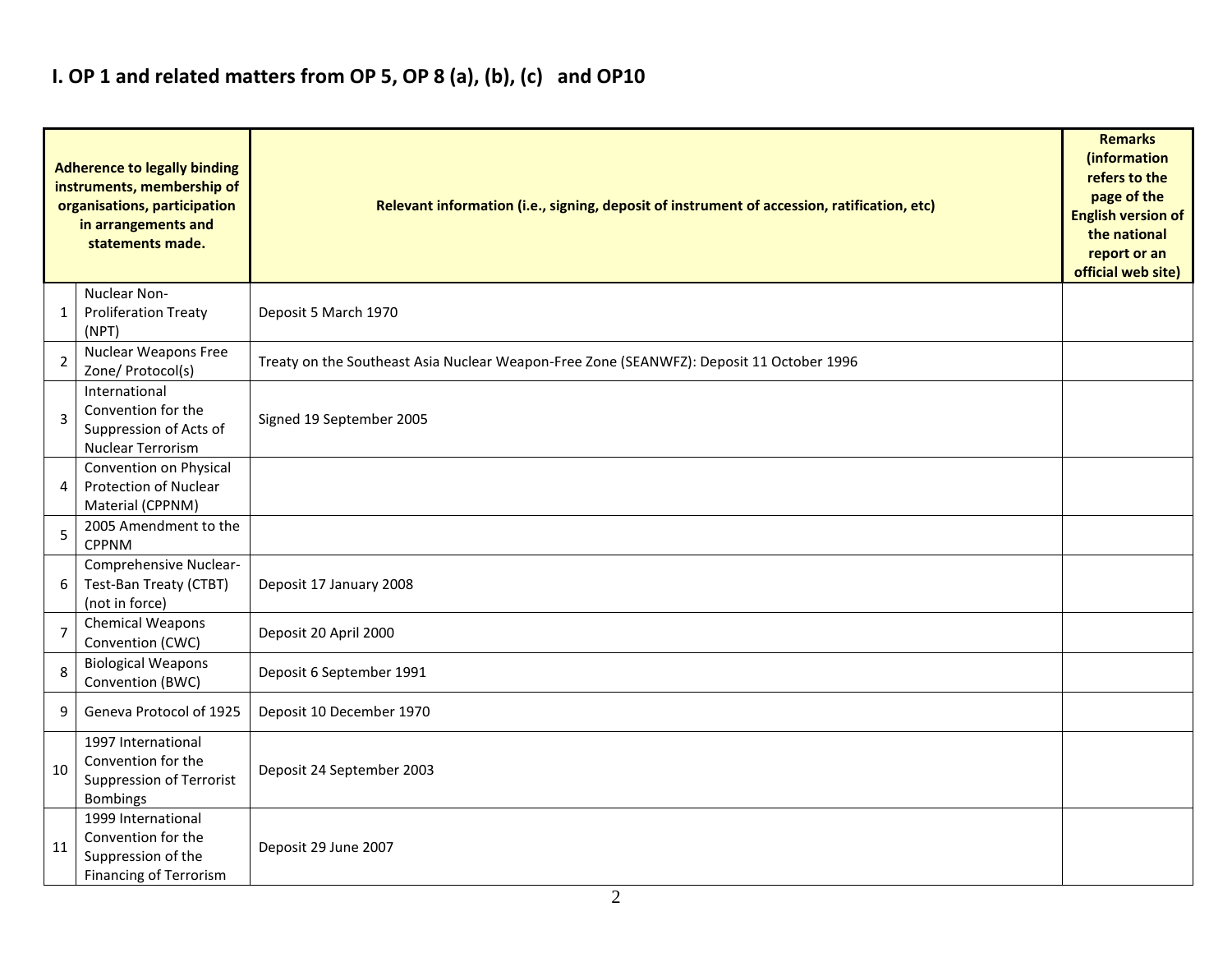|    | 2005 Protocol to the        |                                                                                                                  |  |
|----|-----------------------------|------------------------------------------------------------------------------------------------------------------|--|
|    | Convention for the          |                                                                                                                  |  |
| 12 | suppression of unlawful     |                                                                                                                  |  |
|    | acts against the safety of  |                                                                                                                  |  |
|    | maritime navigation         |                                                                                                                  |  |
|    | 2005 Protocol to the        |                                                                                                                  |  |
|    | Protocol for the            |                                                                                                                  |  |
| 13 | suppression of unlawful     |                                                                                                                  |  |
|    | acts against the safety of  |                                                                                                                  |  |
|    | fixed platforms located     |                                                                                                                  |  |
|    | on the continental shelf    |                                                                                                                  |  |
|    | 2010 Convention on the      |                                                                                                                  |  |
|    | Suppression of Unlawful     |                                                                                                                  |  |
| 14 | Acts Relating to            |                                                                                                                  |  |
|    | <b>International Civil</b>  |                                                                                                                  |  |
|    | Aviation                    |                                                                                                                  |  |
|    | Other relevant regional     |                                                                                                                  |  |
| 15 | legally binding             | <b>ASEAN Convention on Counter Terrorism</b>                                                                     |  |
|    | instruments                 |                                                                                                                  |  |
| 16 | <b>International Atomic</b> | Since 15 January 1969                                                                                            |  |
|    | Energy Agency (IAEA)        |                                                                                                                  |  |
|    |                             |                                                                                                                  |  |
| 17 | Directly relevant           | Global Initiative to Combat Nuclear Terrorism (GICNT)                                                            |  |
|    | Arrangements                | Proliferation Security Initiative (PSI)                                                                          |  |
|    | Statement on non-           |                                                                                                                  |  |
|    | provision of WMD and        |                                                                                                                  |  |
| 18 | related materials to        | State reports that it supports international efforts to prevent non-State actors from acquiring WMD.             |  |
|    | non-State actors            |                                                                                                                  |  |
|    |                             |                                                                                                                  |  |
|    |                             | World Customs Organization and its Framework of Standards to Secure and Facilitate Global Trade (SAFE) Programme |  |
|    |                             | <b>INTERPOL</b>                                                                                                  |  |
|    |                             | World Health Organization (WHO)                                                                                  |  |
|    | Membership in relevant      | World Organisation for Animal Health (OIE)                                                                       |  |
| 19 | international, regional     | International Maritime Organization (IMO)                                                                        |  |
|    | or sub-regional             | The ASEAN Regional Forum (ARF)                                                                                   |  |
|    | organisations               | Asia-Pacific Economic Cooperation (APEC)                                                                         |  |
|    |                             | Asia/Pacific Group on Money Laundering (APG)                                                                     |  |
|    |                             | <b>Egmont Group</b>                                                                                              |  |
|    |                             |                                                                                                                  |  |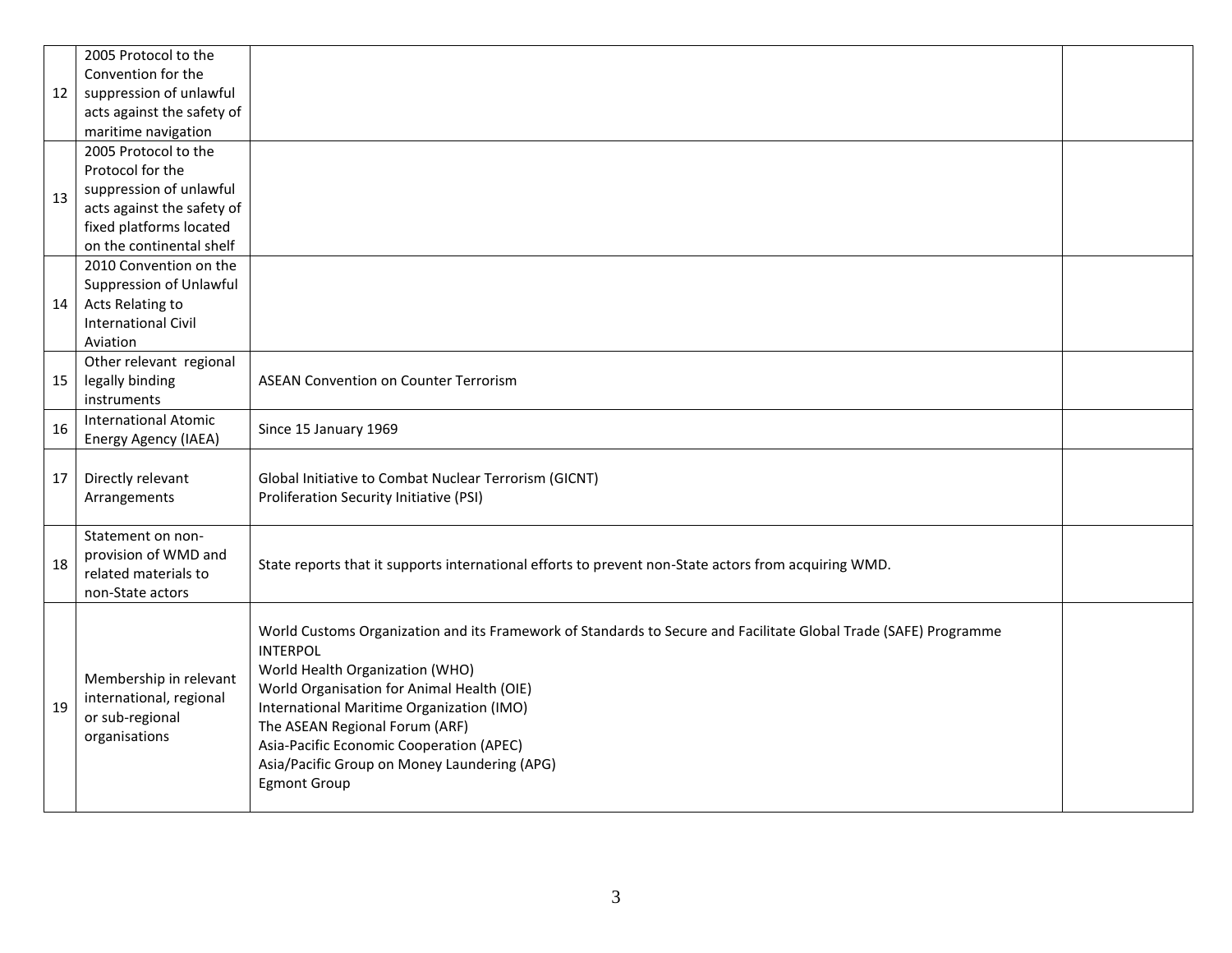### **II. OP 2 - Nuclear Weapons (NW), Chemical Weapons (CW) and Biological Weapons (BW)**

| <b>National legislation which</b><br>prohibits persons or entities |                                                         |   |                        |              | <b>National legal framework</b>                                                                                                                                                                                                                                                                                                                       |                                             |   |                           | <b>Enforcement and civil/criminal penalties</b>                                                                                                                                                                           |                |
|--------------------------------------------------------------------|---------------------------------------------------------|---|------------------------|--------------|-------------------------------------------------------------------------------------------------------------------------------------------------------------------------------------------------------------------------------------------------------------------------------------------------------------------------------------------------------|---------------------------------------------|---|---------------------------|---------------------------------------------------------------------------------------------------------------------------------------------------------------------------------------------------------------------------|----------------|
|                                                                    | to engage in one of the<br>following activities and its |   | $X$ /?<br>$\mathbf{C}$ | $\mathbf{B}$ | Source document of national implementation<br>law                                                                                                                                                                                                                                                                                                     | $X$ /?<br>$\mathbf{c}$<br>$\mathbf{B}$<br>N |   |                           | <b>Source document</b>                                                                                                                                                                                                    | <b>Remarks</b> |
|                                                                    | enforcement                                             |   | <b>w</b><br>W          | W            |                                                                                                                                                                                                                                                                                                                                                       | W                                           | W | W                         |                                                                                                                                                                                                                           |                |
| 1                                                                  | manufacture                                             | X | X                      |              | NW:<br>The Atomic Energy Licensing Act of 1984,<br>Section 12<br>CW:<br>CWC Act of 2005, Section 18<br>Arms Act of 1960 Corrosive and Explosive<br>Substances and Offensive Weapons Act of<br>1958<br>Explosives Act of 1957                                                                                                                          | X                                           | X |                           | NW:<br>The Atomic Energy Licensing Act of 1984,<br>Section 40<br>CW:<br>CWC Act of 2005, Section 18                                                                                                                       |                |
| 2                                                                  | acquire                                                 | X | X                      |              | NW:<br>The Atomic Energy Licensing Act of 1984,<br>Section 12<br>CW:<br>CWC Act of 2005, Section 18<br>Arms Act of 1960<br>Corrosive and Explosive Substances and<br>Offensive Weapons Act of 1958<br>Explosives Act of 1957                                                                                                                          | X                                           | X |                           | NW:<br>The Atomic Energy Licensing Act of 1984,<br>Section 40<br>CW:<br>CWC Act of 2005, Section 18                                                                                                                       |                |
| 3                                                                  | possess                                                 | X | X                      | $\mathsf{X}$ | NW:<br>Corrosive and Explosive Substances and<br>Offensive Weapons Act of 1958, Section 3<br>Penal Code as amended in 2017, Section 144<br>(possessing weapons or missiles at unlawful<br>assemblies) 148 (possessing weapons or<br>missiles at riot)<br>The Atomic Energy Licensing Act of 1984,<br>Section 12<br>CW:<br>CWC Act of 2005, Section 18 | $\mathsf{X}$                                | X | $\boldsymbol{\mathsf{x}}$ | NW:<br>Corrosive and Explosive Substances and<br>Offensive Weapons Act of 1958, Section 3<br>Penal Code, Section 144, 148<br>The Atomic Energy Licensing Act of 1984,<br>Section 40<br>CW:<br>CWC Act of 2005, Section 18 |                |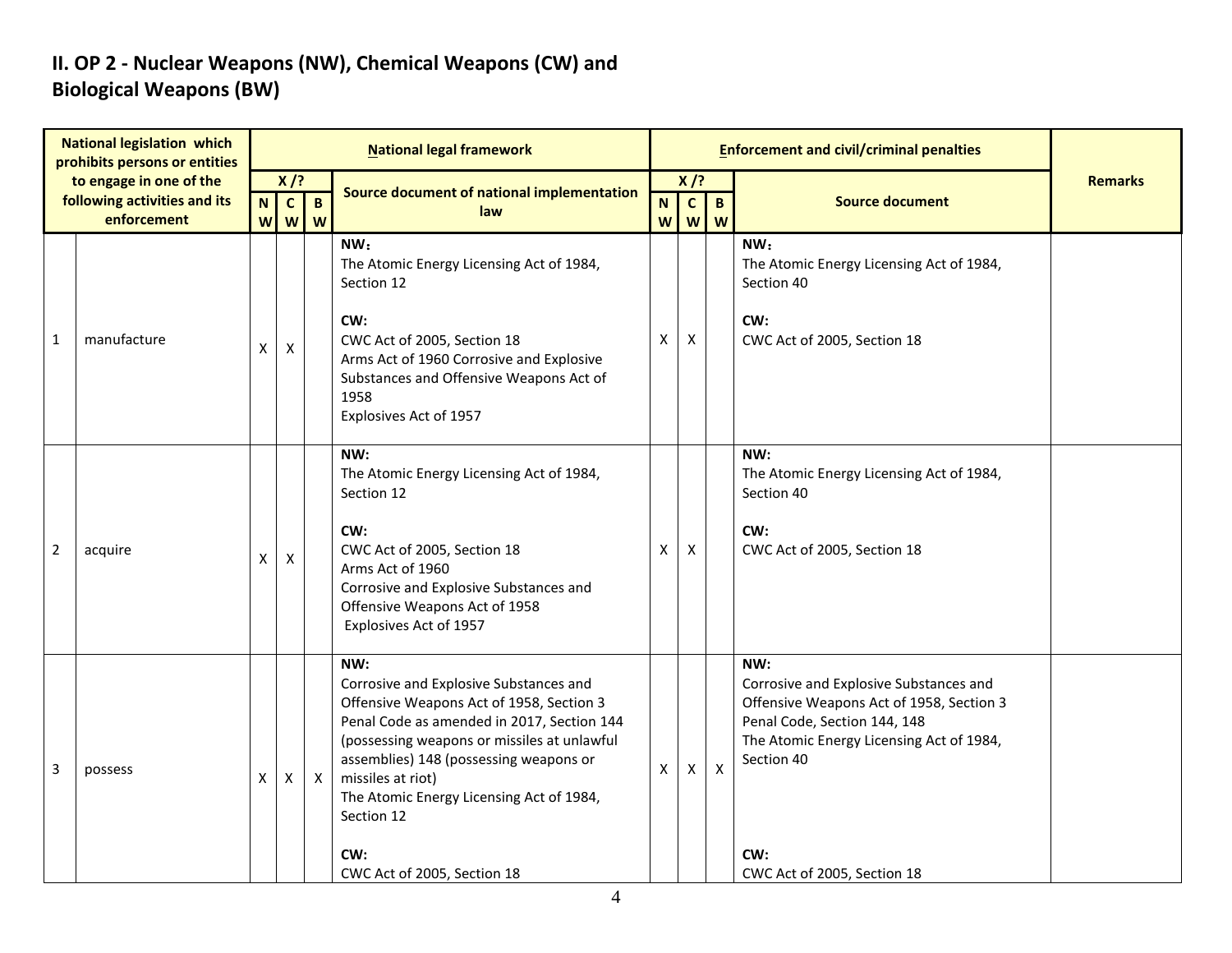|   |           |   |                           |            | Arms Act of 1960<br>Corrosive and Explosive Substances and<br>Offensive Weapons Act of 1958<br>Explosives Act of 1957<br>Penal Code, Section 144 148                                                                                                                                                    |    |              |              | Penal Code, Section 144 148                                                                                                                                    |  |
|---|-----------|---|---------------------------|------------|---------------------------------------------------------------------------------------------------------------------------------------------------------------------------------------------------------------------------------------------------------------------------------------------------------|----|--------------|--------------|----------------------------------------------------------------------------------------------------------------------------------------------------------------|--|
|   |           |   |                           |            | BW:<br>Penal Code, Section 144 148                                                                                                                                                                                                                                                                      |    |              |              | BW:<br>Penal Code, Section 144 148                                                                                                                             |  |
| 4 | develop   | X | $\boldsymbol{\mathsf{X}}$ |            | NW:<br>The Atomic Energy Licensing Act of 1984,<br>Section 12<br>CW:<br>CWC Act of 2005, Section 18<br>Arms Act of 1960<br>Corrosive and Explosive Substances and<br>Offensive Weapons Act of 1958                                                                                                      | Х  | X            |              | NW:<br>The Atomic Energy Licensing Act of 1984,<br>Section 40<br>CW:<br>CWC Act of 2005, Section 18                                                            |  |
| 5 | transport | X | X                         |            | NW:<br>The Atomic Energy Licensing Act of 1984,<br>Section 12<br>CW:<br>CWC Act of 2005, Section 18 (including transfer<br>= "any movement")<br>Arms Act of 1960<br>Corrosive and Explosive Substances and<br>Offensive Weapons Act of 1958                                                             | X  | X            |              | NW:<br>The Atomic Energy Licensing Act of 1984,<br>Section 40<br>CW:<br>CWC Act of 2005, Section 18                                                            |  |
| 6 | transfer  | X |                           | $X \mid X$ | NW:<br>Penal Code Section 130 (D)<br>The Atomic Energy Licensing Act of 1984,<br>Section 12<br>CW:<br>CWC Act of 2005, Section 18 (including transfer<br>= "any movement")<br>Arms Act of 1960<br>Corrosive and Explosive Substances and<br>Offensive Weapons Act of 1958<br>Penal Code Section 130 (D) | X. | $\mathsf{X}$ | $\mathsf{X}$ | NW:<br>Penal Code Section 130 (D)<br>The Atomic Energy Licensing Act of 1984,<br>Section 40<br>CW:<br>CWC Act of 2005, Section 18<br>Penal Code Section 130(D) |  |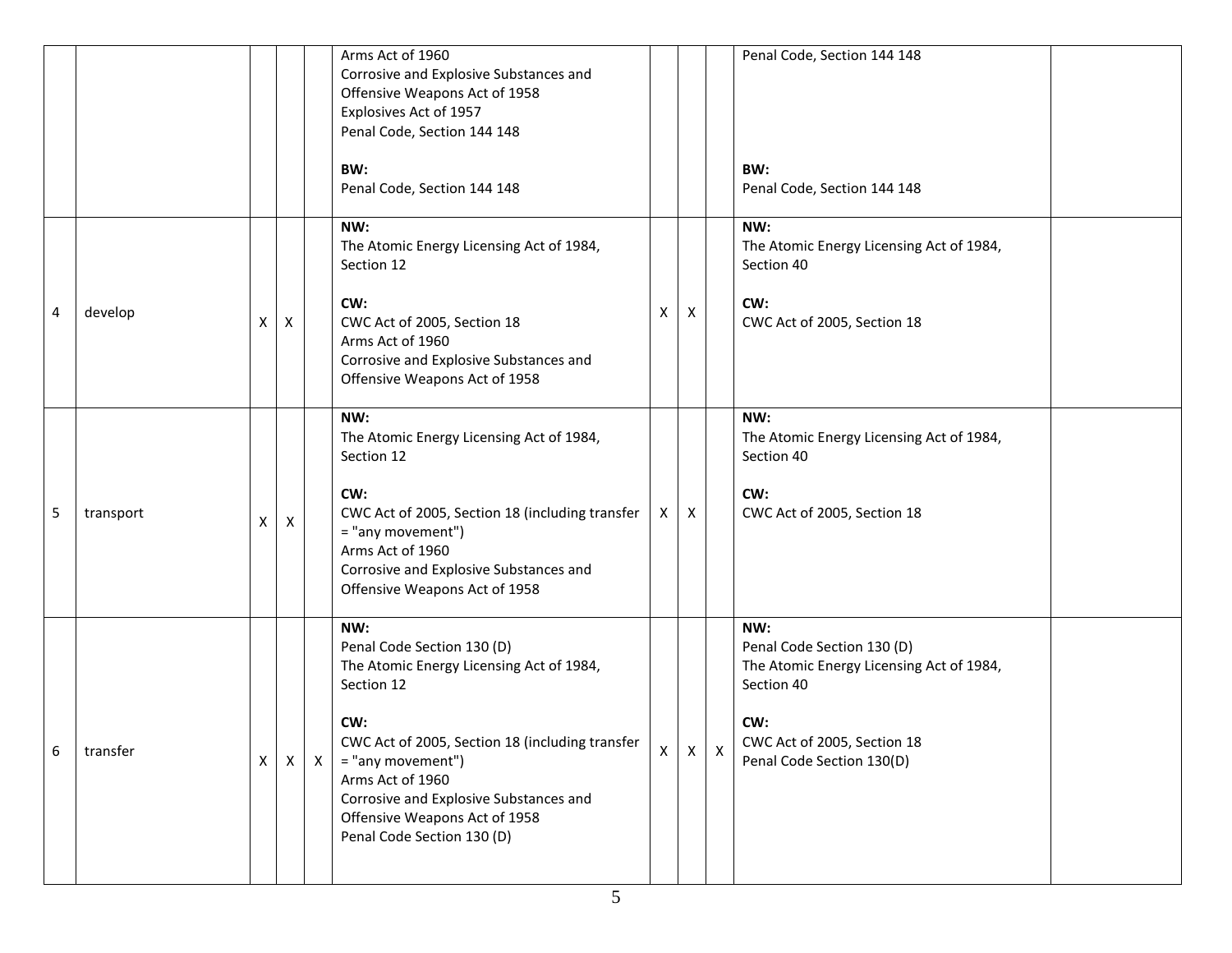|    |                                                      |   |              |              | BW:<br>Penal Code, Section 130(D)                                                                                                                                                                             |                           |              |                           | BW:<br>Penal Code, Section 130(D)                                                                                                                                                                                  |
|----|------------------------------------------------------|---|--------------|--------------|---------------------------------------------------------------------------------------------------------------------------------------------------------------------------------------------------------------|---------------------------|--------------|---------------------------|--------------------------------------------------------------------------------------------------------------------------------------------------------------------------------------------------------------------|
|    |                                                      |   |              |              | NW:<br>Penal Code, Section 130(B)(C) 324<br>Explosives Act, Section 6<br>Corrosive and Explosive Substances and<br>Offensive Weapons Act, Section 4<br>The Atomic Energy Licensing Act of 1984,<br>Section 12 |                           |              |                           | NW:<br>Penal Code, Section 130(C) 324<br>Explosives Act, Section 6<br>Corrosive and Explosive Substances and<br>Offensive Weapons Act of 1958, Section 4<br>The Atomic Energy Licensing Act of 1984,<br>Section 40 |
| 7  | use                                                  | X | $\mathsf{X}$ | $\mathsf{X}$ | CW:<br>CWC Act of 2005, Section 18 (including transfer<br>= "any movement")<br>Penal Code, Section 130(B)(C)<br>Arms Act of 1960<br>Corrosive and Explosive Substances and<br>Offensive Weapons Act of 1958   | $\mathsf{X}$              | X            | $\boldsymbol{\mathsf{X}}$ | CW:<br>CWC Act, Section 18<br>Penal Code, Section 130(C) 324                                                                                                                                                       |
|    |                                                      |   |              |              | BW:<br>Penal Code, Section 130(B)(C)                                                                                                                                                                          |                           |              |                           | BW:<br>Penal Code, Section 130(C)                                                                                                                                                                                  |
| 8  | attempt to engage in<br>abovementioned<br>activities | X | X            | X            | NW/CW/BW:<br>Penal Code, Section 511                                                                                                                                                                          | X                         | X            | X                         | NW/CW/BW:<br>Penal Code, Section 511                                                                                                                                                                               |
|    | participate as an                                    |   |              |              | NW:<br>Penal Code, Section 120(B) on punishment of<br>criminal conspiracy, Section130(L) Criminal<br>Conspiracy                                                                                               |                           |              |                           | NW:<br>Penal Code, Section 120(B)130(L)                                                                                                                                                                            |
| 9  | accomplice in<br>abovementioned<br>activities        | X | X            | $\mathsf{X}$ | CW:<br>CWC Act of 2005, Section 18<br>Penal Code, Section 120(B) 130(L)                                                                                                                                       | X                         | X            | $\boldsymbol{\mathsf{X}}$ | CW:<br>CWC Act of 2005, Section 18<br>Penal Code, Section 120(B)130(L)                                                                                                                                             |
|    |                                                      |   |              |              | BW:<br>Penal Code, Section 120(B)130(L)                                                                                                                                                                       |                           |              |                           | BW:<br>Penal Code, Section 120(B)130(L)                                                                                                                                                                            |
|    | assist in                                            |   |              |              | NW:<br>Penal Code, Section 130(E)(F)(H)(J)(K)                                                                                                                                                                 |                           |              |                           | NW:<br>Penal Code, Section 130(E)(F)(H)(J)(K)                                                                                                                                                                      |
| 10 | abovementioned<br>activities                         | X | $\mathsf{X}$ | $\mathsf{X}$ | CW:<br>CWC Act of 2005, Section 18<br>Penal Code, Section 130(E)(F)(H)(J)(K)                                                                                                                                  | $\boldsymbol{\mathsf{X}}$ | $\mathsf{X}$ | $\mathsf{X}$              | CW:<br>CWC Act of 2005, Section 18<br>Penal Code, Section 130(E)(F)(H)(J)(K)                                                                                                                                       |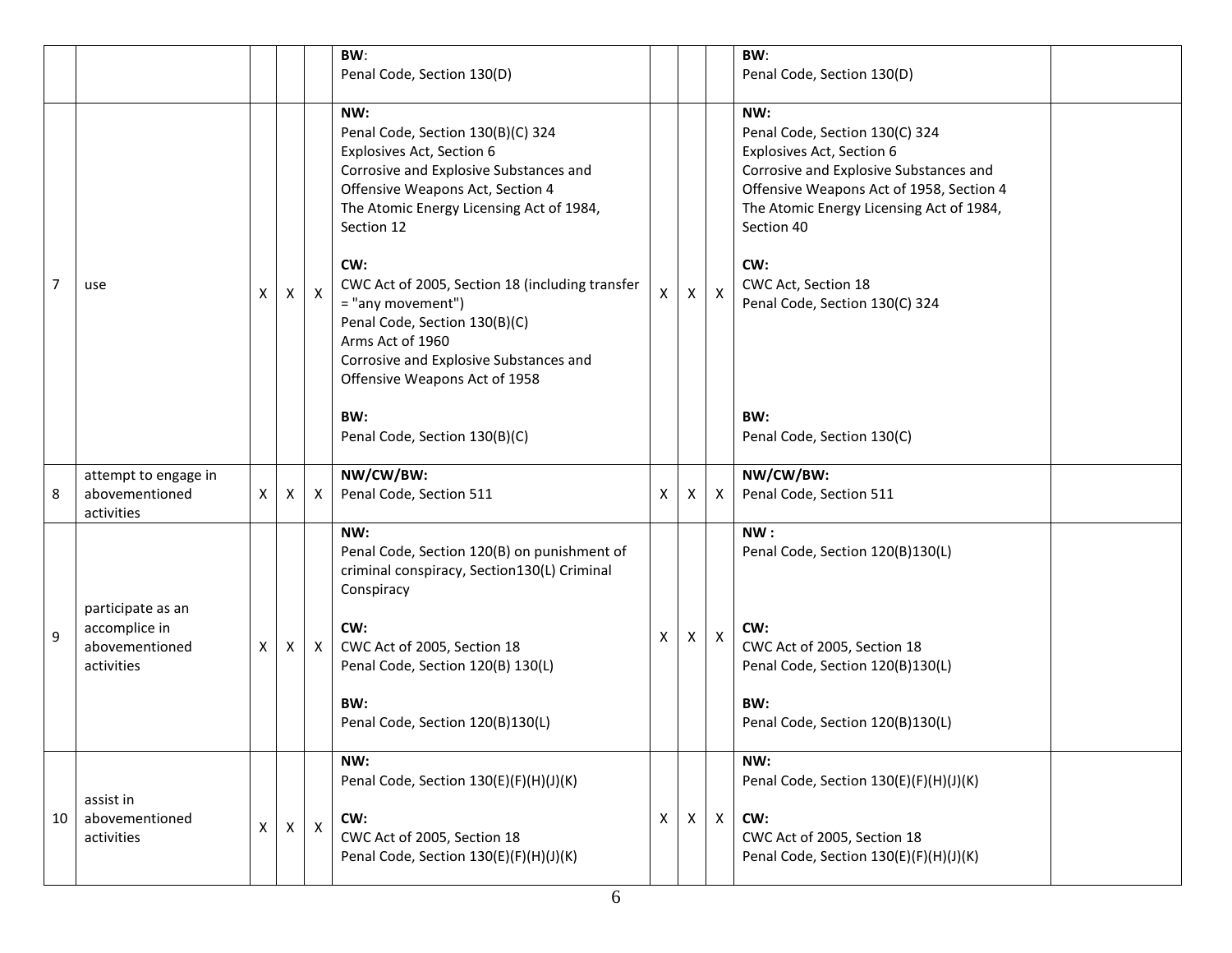|    |                                                                           |   |          |              | BW:<br>Penal Code Section 130(E)(F)(H)(J)(K)                                                                                                     |              |              | BW:<br>Penal Code Section 130(E)(F)(H)(J)(K)                                                                                                                                                           |
|----|---------------------------------------------------------------------------|---|----------|--------------|--------------------------------------------------------------------------------------------------------------------------------------------------|--------------|--------------|--------------------------------------------------------------------------------------------------------------------------------------------------------------------------------------------------------|
| 11 | finance<br>abovementioned<br>activities                                   | X | $\times$ | $\mathsf{X}$ | NW/CW/BW:<br>Anti-Money Laundering and Anti-Terrorism<br>Financing Act of 2001 (AMLA) (Terrorism<br>Financing)<br>Penal Code, Section 130(N)-(S) | $\mathsf{X}$ | $\mathsf{x}$ | NW/CW /BW:<br>Anti-Money laundering and Anti-Terrorism<br>Financing Act of 2001 (AMLA): criminalizes<br>financing of terrorism<br>Penal Code, Section 130(N)-(S) FIU within the<br><b>Central Bank</b> |
| 12 | abovementioned<br>activities related to<br>means of delivery <sup>1</sup> |   | x        |              | CW:<br>CWC Act of 2005, Section 3 and 18<br>Arms Act of 1960<br>Corrosive and Explosive Substances and<br>Offensive Weapons Act of 1958          | x            |              | CW:<br>CWC Act of 2005                                                                                                                                                                                 |

1. Means of delivery: missiles, rockets and other unmanned systems capable of delivering nuclear, chemical, or biological weapons that are specially designed for such use.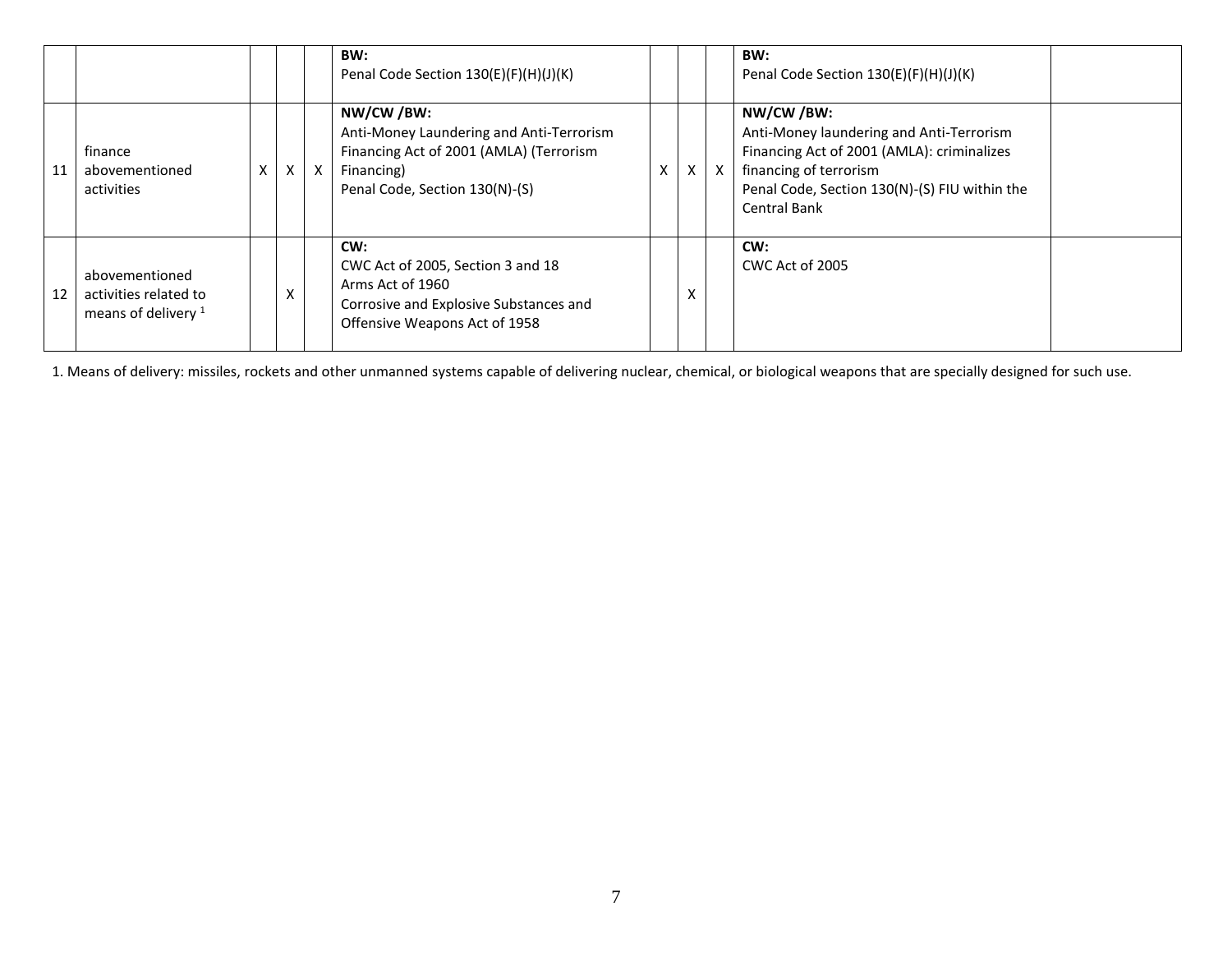#### **III. OP 3 (a) and (b) - Account for/Secure/Physically protect NW, CW and BW, including Related Materials <sup>2</sup>**

| <b>Measures to establish</b><br>domestic controls to prevent<br>the proliferation of NW, CW,<br><b>BW, and their means of</b><br>delivery; controls over<br>related materials |                                       |        |                             |                  | <b>National legal and/or regulatory framework</b>                                                                                                                                                                                                                            |   |                |                | <b>Enforcement and civil/criminal penalties</b>                                                                                                                                                 |                                                                                                  |
|-------------------------------------------------------------------------------------------------------------------------------------------------------------------------------|---------------------------------------|--------|-----------------------------|------------------|------------------------------------------------------------------------------------------------------------------------------------------------------------------------------------------------------------------------------------------------------------------------------|---|----------------|----------------|-------------------------------------------------------------------------------------------------------------------------------------------------------------------------------------------------|--------------------------------------------------------------------------------------------------|
|                                                                                                                                                                               |                                       | N<br>W | $X$ /?<br>$\mathbf{C}$<br>W | $\mathbf B$<br>W | $X$ /?<br><b>Source document</b><br><b>Source document</b><br>N<br>$\mathbf c$<br>B.<br>w w<br><b>W</b>                                                                                                                                                                      |   |                | <b>Remarks</b> |                                                                                                                                                                                                 |                                                                                                  |
| $\mathbf{1}$                                                                                                                                                                  | Measures to account for<br>production | X      | $\mathsf{X}$                | $\mathsf{X}$     | NW:<br>INFCIRC/182<br>The Atomic Energy Licensing Act of 1984,<br>Section 68<br>Radiation Protection (Licensing) Regulations<br>1986<br>CW:<br>CWC Act of 2005<br>BW:<br>Biosafety Act 2007(contained use)<br>The Biosafety (Approval and Notification)<br>Regulations 2010  | X | X              | $\mathsf{X}$   | NW:<br>The Atomic Energy Licensing Act of 1984,<br>Section 40 (Offence)<br>CW:<br>CWC Act of 2005<br>BW:<br>Biosafety Act 2007<br>The Biosafety (Approval and Notification)<br>Regulations 2010 | Biosafety act<br>2007 and<br>regulations 2010<br>regulates living<br>modified<br>organisms only. |
| $\overline{2}$                                                                                                                                                                | Measures to account for<br>use        | X      | X                           | $\mathsf{X}$     | NW:<br>INFCIRC/182<br>The Atomic Energy Licensing Act of 1984,<br>Section 68<br>Radiation Protection (Licensing) Regulations<br>1986<br>CW:<br>CWC Act of 2005<br>BW:<br>Biosafety Act 2007 (contained use)<br>The Biosafety (Approval and Notification)<br>Regulations 2010 | X | $\pmb{\times}$ | $\mathsf{X}$   | NW:<br>The Atomic Energy Licensing Act of 1984,<br>Section 40 (Offence)<br>CW:<br>CWC Act of 2005<br>BW:<br>Biosafety Act 2007<br>The Biosafety (Approval and Notification)<br>Regulations 2010 |                                                                                                  |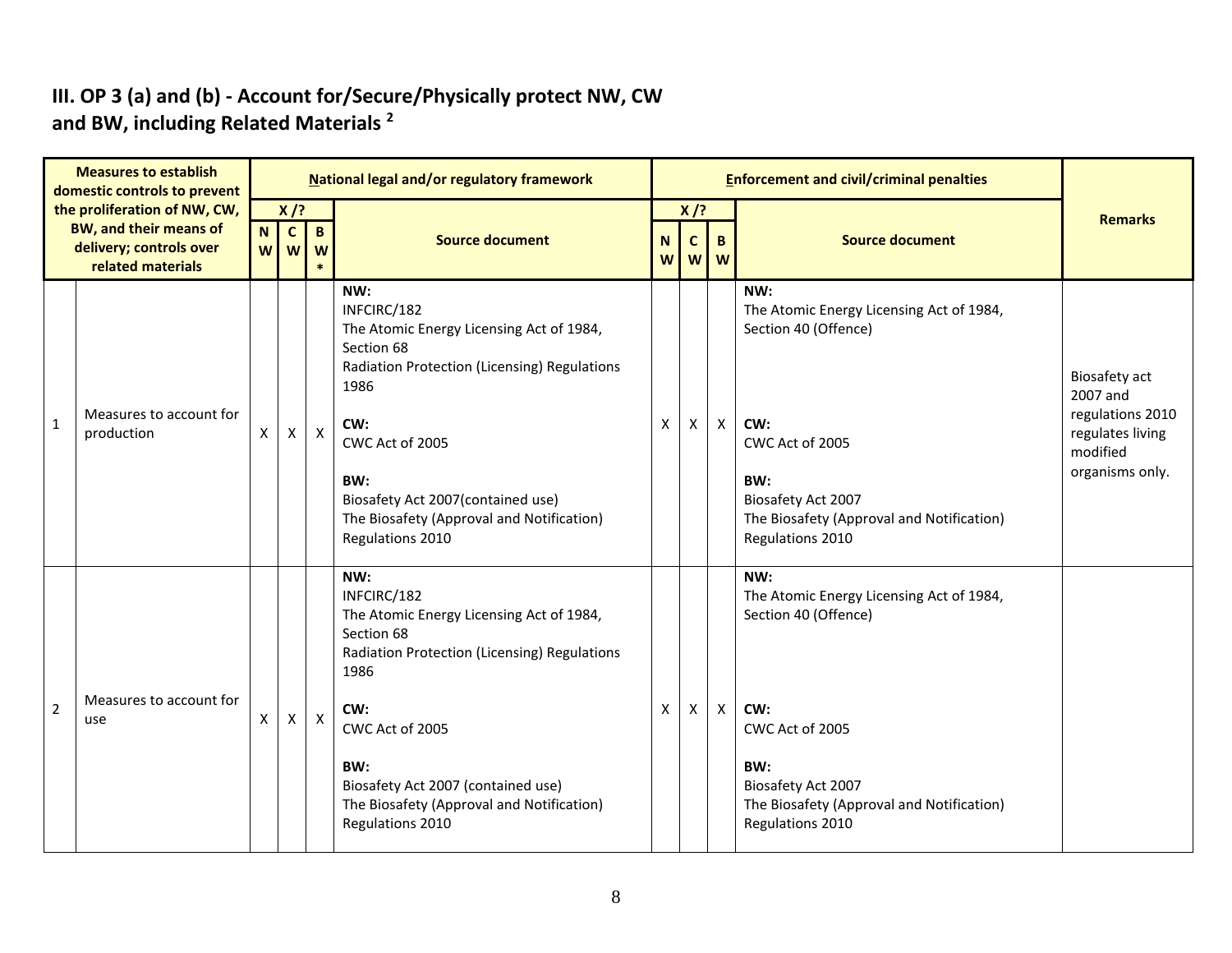| 3              | Measures to account for<br>storage   | X | Χ | $\boldsymbol{\mathsf{X}}$ | NW:<br>INFCIRC/182<br>The Atomic Energy Licensing Act of 1984,<br>Section 68<br>Radiation Protection (Licensing) Regulations<br>1986<br>CW:<br>CWC Act of 2005<br>The Poisons Act of 1952 (revised 1989) Section<br>9 (Packaging, Labelling and Storing of Poisons)<br>BW:<br>Biosafety Act 2007: (contained use)<br>The Biosafety (Approval and Notification)<br>Regulations 2010                                                                                         | X                  | Χ | $\boldsymbol{\mathsf{X}}$ | NW:<br>The Atomic Energy Licensing Act of 1984,<br>Section 40 (Offence)<br>CW:<br>CWC Act of 2005<br>BW:<br>Biosafety Act 2007<br>The Biosafety (Approval and Notification)<br>Regulations 2010                                |  |
|----------------|--------------------------------------|---|---|---------------------------|----------------------------------------------------------------------------------------------------------------------------------------------------------------------------------------------------------------------------------------------------------------------------------------------------------------------------------------------------------------------------------------------------------------------------------------------------------------------------|--------------------|---|---------------------------|--------------------------------------------------------------------------------------------------------------------------------------------------------------------------------------------------------------------------------|--|
| $\overline{4}$ | Measures to account for<br>transport | X |   |                           | NW:<br>The Atomic Energy Licensing Act of 1984,<br>Sections 30 (radioactive waste) and 68<br>Atomic Energy Licensing Act 1984 regulation:<br>P.U (A) 456 RP (Transport) 1989<br>Radiation Protection (Transport) (Amendment)<br>Regulations 1991                                                                                                                                                                                                                           | $\pmb{\mathsf{X}}$ |   |                           | NW:<br>The Atomic Energy Licensing Act of 1984,<br>Section 40 (Offence)<br>Atomic Energy Licensing Act 1984 regulation:<br>P.U (A) 456 RP (Transport) 1989<br>Radiation Protection (Transport) (Amendment)<br>Regulations 1991 |  |
| 5              | Measures to secure<br>production     | X |   |                           | NW:<br>The Atomic Energy Licensing Act of 1984,<br>Sections 12 and 68 (1)<br>Radiation Protection (Licensing) Regulations<br>1986<br>Atomic Energy Licensing (Basic Safety Radiation<br>Protection) Regulations 2010<br>Security and protection of radiation source<br>P.U (70). (The licensee shall take all measures<br>to ensure the security and protection of all<br>radiation sources in his possession or under his<br>control to prevent theft, loss or sabotage.) | х                  |   |                           | NW:<br>The Atomic Energy Licensing Act of 1984,<br>Section 40 (Offence)<br>Radiation Protection (Licensing) Regulations<br>1986<br>Atomic Energy Licensing (Basic Safety Radiation<br>Protection) Regulations 2010             |  |
| 6              | Measures to secure use               | X |   |                           | NW:<br>The Atomic Energy Licensing Act of 1984,<br>Sections 12 and 68<br>Radiation Protection (Licensing) Regulations<br>1986<br>Atomic Energy Licensing (Basic Safety Radiation                                                                                                                                                                                                                                                                                           | X                  |   |                           | NW:<br>The Atomic Energy Licensing Act of 1984,<br>Section 40 (Offence)<br>Radiation Protection (Licensing) Regulations<br>1986<br>Atomic Energy Licensing (Basic Safety Radiation                                             |  |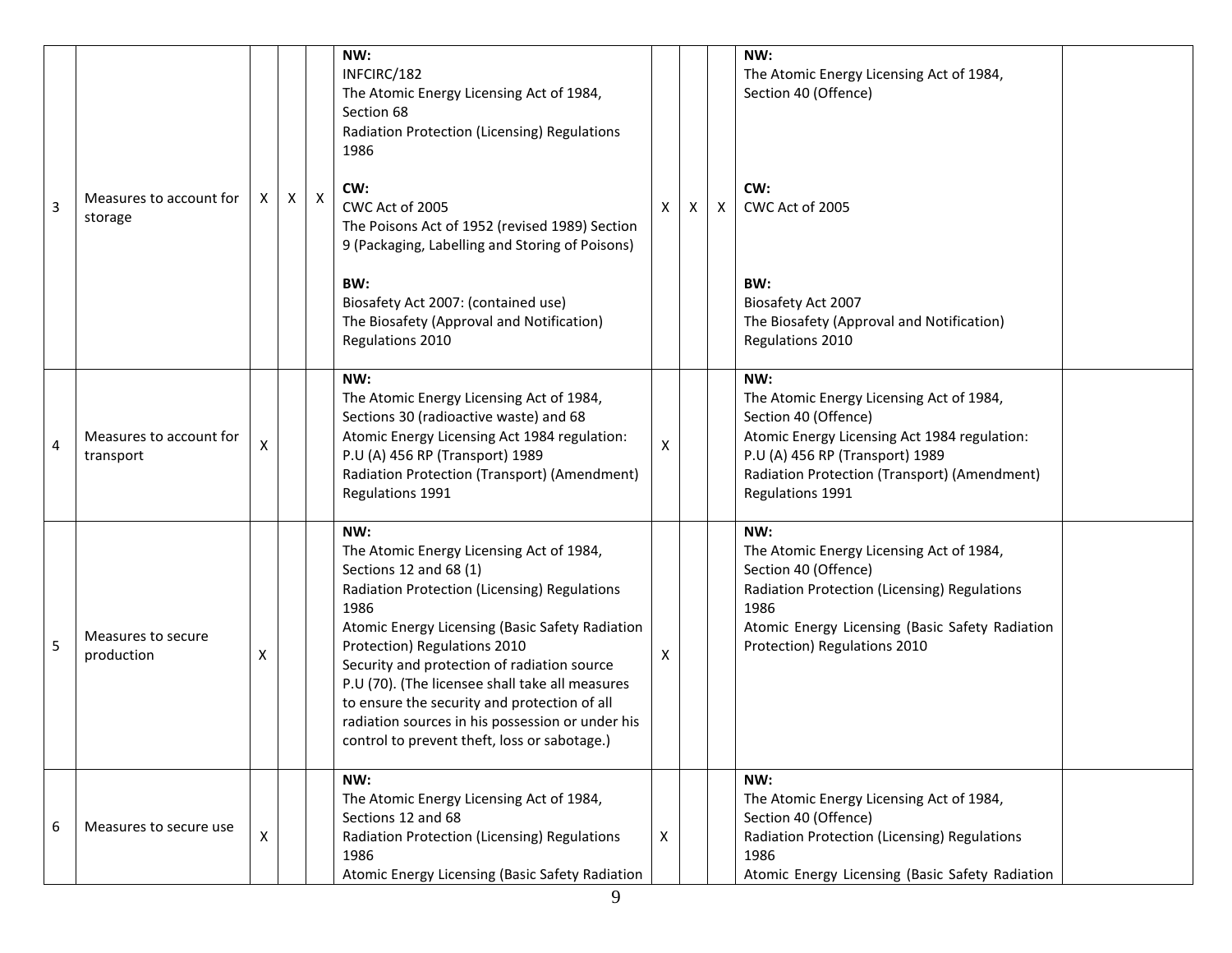|                |                                 |   | Protection) Regulations 2010<br>Security and protection of radiation source<br>P.U (70). (The licensee shall take all measures<br>to ensure the security and protection of all<br>radiation sources in his possession or under his<br>control to prevent theft, loss or sabotage.)                                                                                                                                                                                                                                                                                                                                             |                    | Protection) Regulations 2010                                                                                                                                                                                                                                                                           |
|----------------|---------------------------------|---|--------------------------------------------------------------------------------------------------------------------------------------------------------------------------------------------------------------------------------------------------------------------------------------------------------------------------------------------------------------------------------------------------------------------------------------------------------------------------------------------------------------------------------------------------------------------------------------------------------------------------------|--------------------|--------------------------------------------------------------------------------------------------------------------------------------------------------------------------------------------------------------------------------------------------------------------------------------------------------|
| $\overline{7}$ | Measures to secure<br>storage   | X | NW:<br>The Atomic Energy Licensing Act of 1984,<br>Sections 12, 17 (Condition of License) and 68<br>Radiation Protection (Licensing) Regulations<br>1986<br>Atomic Energy Licensing (Basic Safety Radiation<br>Protection) Regulations 2010<br>Security and protection of radiation source<br>P.U (70). (The licensee shall take all measures<br>to ensure the security and protection of all<br>radiation sources in his possession or under his<br>control to prevent theft, loss or sabotage.)                                                                                                                              | X                  | NW:<br>The Atomic Energy Licensing Act of 1984,<br>Section 68<br>Radiation Protection (Licensing) Regulations<br>1986<br>Atomic Energy Licensing (Basic Safety Radiation<br>Protection) Regulations 2010                                                                                               |
| 8              | Measures to secure<br>transport | х | NW:<br>The Atomic Energy Licensing Act of 1984,<br>Sections 12, 17 (Condition of License) and 30<br>(radioactive waste). and 68<br>Atomic Energy Licensing Act 1984 regulation:<br>P.U (A) 456 RP (Transport)1989<br>Radiation Protection (Transport) (Amendment)<br>Regulations 1991<br>Atomic Energy Licensing (Basic Safety Radiation<br>Protection) Regulations 2010<br>Security and protection of radiation source<br>P.U (70). (The licensee shall take all measures<br>to ensure the security and protection of all<br>radiation sources in his possession or under his<br>control to prevent theft, loss or sabotage.) | X                  | NW:<br>The Atomic Energy Licensing Act of 1984,<br>Section 68<br>Atomic Energy Licensing Act 1984 regulation:<br>P.U (A) 456 RP (Transport)1989<br>Radiation Protection (Transport) (Amendment)<br>Regulations 1991<br>Atomic Energy Licensing (Basic Safety Radiation<br>Protection) Regulations 2010 |
| 9              | Physical protection<br>measures | X | NW:<br>The Atomic Energy Licensing Act of 1984,<br>Section 68<br>Radiation Protection (Licensing) Regulations<br>1986<br>Atomic Energy Licensing Act 1984 regulation:<br>P.U (A) 456 RP (Transport)1989<br>Radiation Protection (Transport) (Amendment)                                                                                                                                                                                                                                                                                                                                                                        | $\pmb{\mathsf{X}}$ | NW:<br>The Atomic Energy Licensing Act of 1984,<br>Section 40<br>Radiation Protection (Licensing) Regulations<br>1986<br>Atomic Energy Licensing Act 1984 regulation:<br>P.U (A) 456 RP (Transport)1989<br>Radiation Protection (Transport) (Amendment)                                                |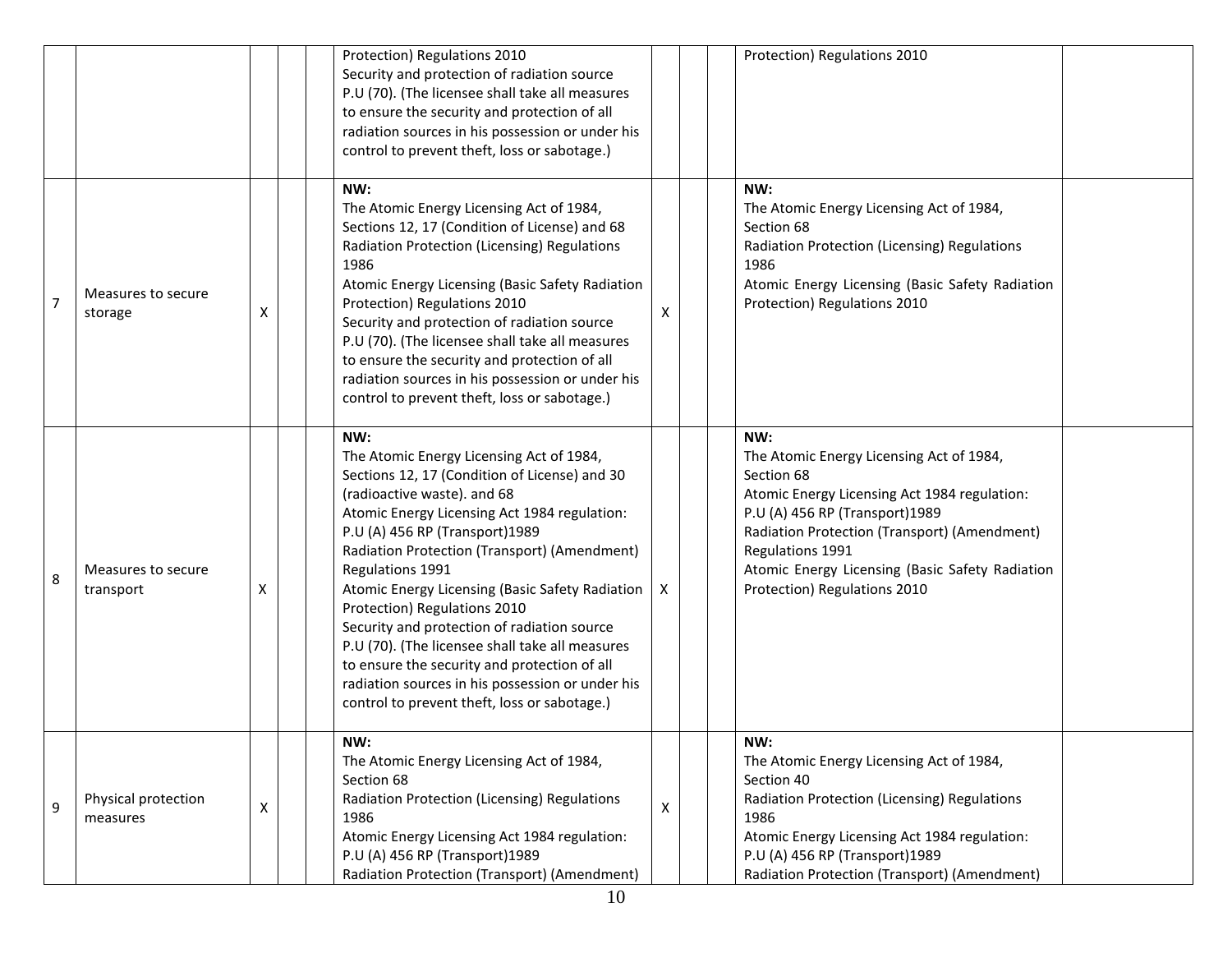|    |                       |   | Regulations 1991                                                                                                                                                                                                                                                                                                                                                                |   | Regulations 1991                                              |
|----|-----------------------|---|---------------------------------------------------------------------------------------------------------------------------------------------------------------------------------------------------------------------------------------------------------------------------------------------------------------------------------------------------------------------------------|---|---------------------------------------------------------------|
| 10 | Personnel Reliability | X | NW:<br>The Atomic Energy Licensing Act of 1984,<br>Section 17 (vetted and checked) (Section 17<br>provides for the imposition of conditions on<br>licences.)<br>Malaysian authorities require all Licensees to<br>ensure that their personnel are verified and<br>vetted by relevant authorities such as the Chief<br>Government Security Office and Royal<br>Malaysian Police) | X | NW:<br>The Atomic Energy Licensing Act of 1984,<br>Section 17 |

2. Related materials: materials, equipment and technology covered by relevant multilateral treaties and arrangements, or included on national control lists, which could be used for the design, development, production or use of nuclear, chemical and biological weapons and their means of delivery.

\* Information required in this section may also be available in the State's Confidence Building Measures report, if submitted to the BWC Implementation Support Unit (online at: [http://www.unog.ch/80256EE600585943/\(httpPages\)/4FA4DA37A55C7966C12575780055D9E8?OpenDocument\)](http://www.unog.ch/80256EE600585943/(httpPages)/4FA4DA37A55C7966C12575780055D9E8?OpenDocument)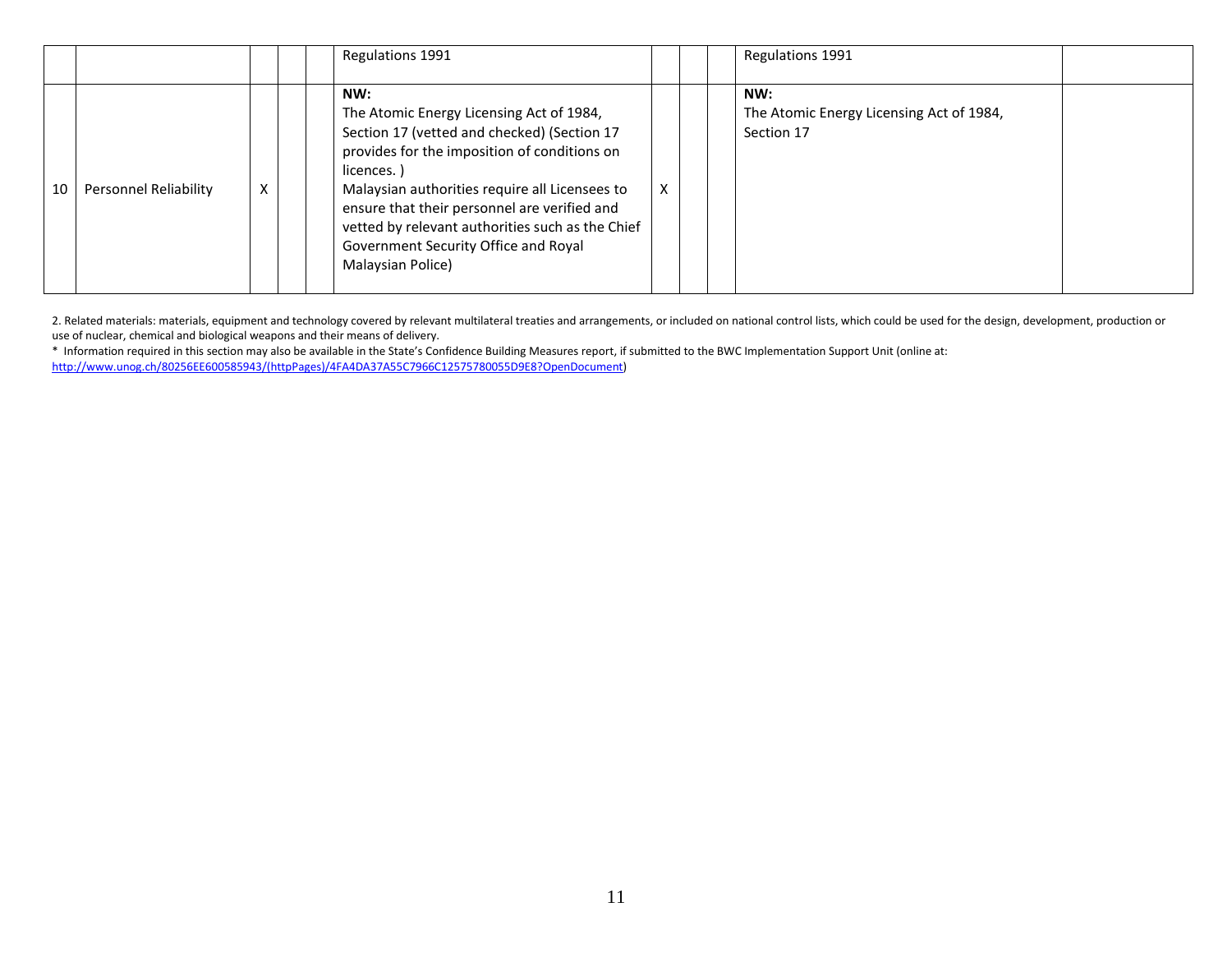#### **IV. OP 3 (a) and (b) - Account for/Secure/Physically protect NW including Related Materials (NW specific)**

| <b>Measures to establish</b><br>domestic controls to prevent<br>the proliferation of NW, and<br>their means of delivery;<br>controls over related<br>materials |                                                                                                                                                                   | <b>Source document</b>                                                                                                                               | <b>Remarks</b> |
|----------------------------------------------------------------------------------------------------------------------------------------------------------------|-------------------------------------------------------------------------------------------------------------------------------------------------------------------|------------------------------------------------------------------------------------------------------------------------------------------------------|----------------|
| $\mathbf{1}$                                                                                                                                                   | National regulatory<br>authority                                                                                                                                  | The Atomic Energy Licensing Act of 1984, Section II<br>Atomic Energy Licensing Board (AELB) under the Ministry of Science, Technology and Innovation |                |
| 2                                                                                                                                                              | Licensing of nuclear<br>installations/entities/<br>use of materials                                                                                               | The Atomic Energy Licensing Act of 1984, Sections 12, 20, 21<br>Radiation Protection (Licensing) Regulations 1986                                    |                |
| $\overline{3}$                                                                                                                                                 | IAEA Safeguards<br>Agreements                                                                                                                                     | INFCIRC/182 In force 29 February 1972<br>AP signed 22 Nov 2005                                                                                       |                |
| 4                                                                                                                                                              | IAEA Code of Conduct<br>on Safety and Security<br>of Radioactive Sources                                                                                          | <b>Expressed support</b>                                                                                                                             |                |
| 5                                                                                                                                                              | Supplementary<br>Guidance on the Import<br>and Export of<br>Radioactive Sources of<br>the Code of Conduct on<br>the Safety and Security<br>of Radioactive Sources | <b>Expressed support</b>                                                                                                                             |                |
| 6                                                                                                                                                              | IAEA Incident and<br><b>Trafficking Database</b>                                                                                                                  | Participates                                                                                                                                         |                |
| $\overline{7}$                                                                                                                                                 | <b>Integrated Nuclear</b><br><b>Security Support Plan</b><br>(INSSP) / International<br><b>Physical Protection</b><br><b>Advisory Service (IPPAS)</b>             | INSSP implemented from 2010-2012, reviewed in December 2017                                                                                          |                |
| 8                                                                                                                                                              | Applying the physical<br>protection<br>recommendations in                                                                                                         |                                                                                                                                                      |                |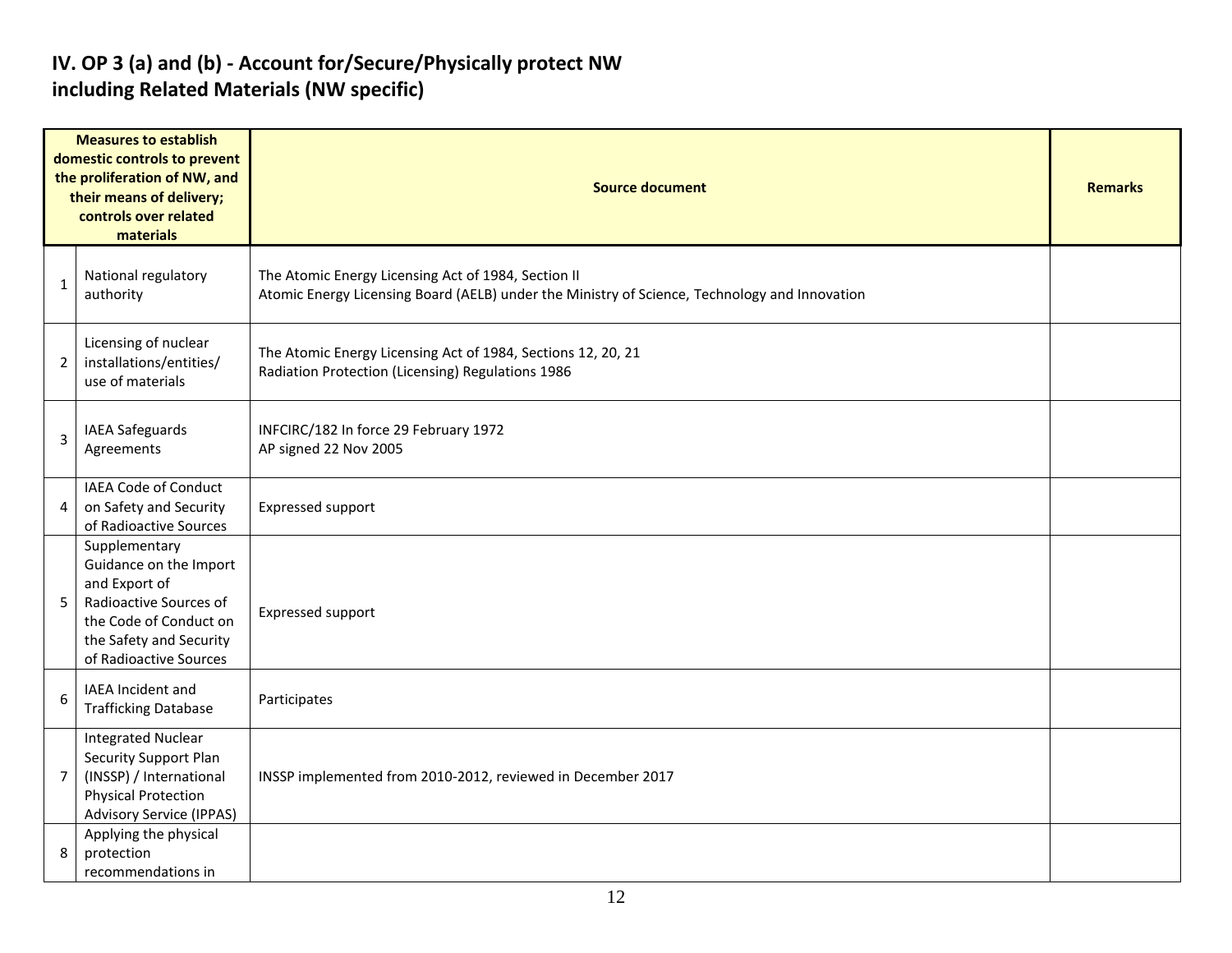|    | INFCIRC/225/Rev.5                                                                         |                                                                                                                                                                                                                                                  |  |
|----|-------------------------------------------------------------------------------------------|--------------------------------------------------------------------------------------------------------------------------------------------------------------------------------------------------------------------------------------------------|--|
|    | Other Agreements<br>related to IAEA                                                       | IAEA Project and Supply Agreement of 1980<br>Convention on Early Notification of a Nuclear Accident (Deposit 1 September 1987)<br>Convention on the Assistance in case of a Nuclear Accident or Radioactive Emergency (Deposit 1 September 1987) |  |
| 10 | National legislation and<br>regulations related to<br>nuclear material<br>including CPPNM |                                                                                                                                                                                                                                                  |  |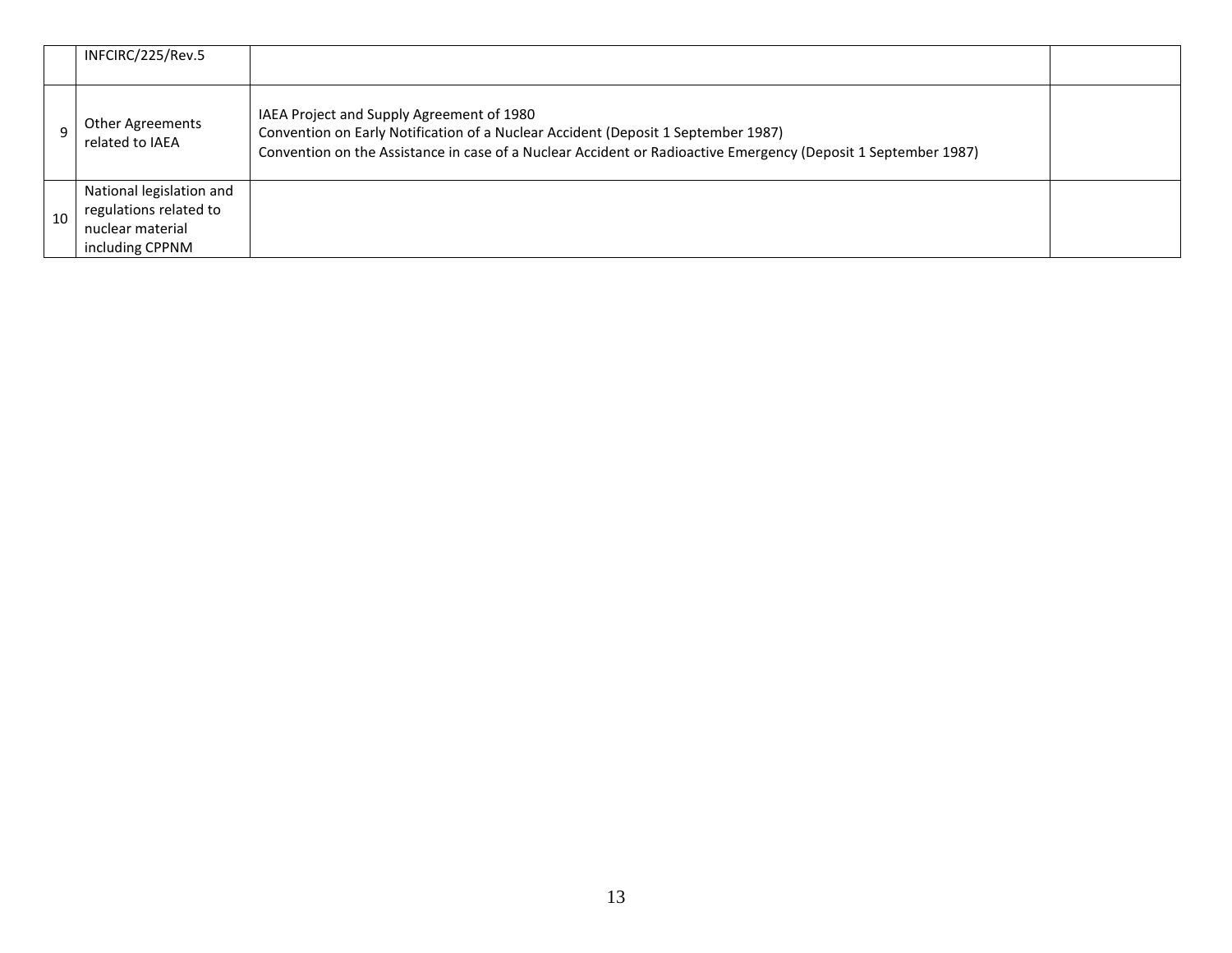#### **V. OP 3 (a) and (b) - Account for/Secure/Physically protect CW including Related Materials (CW specific)**

| <b>Measures to establish</b><br>domestic controls to prevent<br>the proliferation of CW, and<br>their means of delivery;<br>controls over related<br>materials |                                                                                                                     | <b>Source document</b>                                     | <b>Remarks</b> |
|----------------------------------------------------------------------------------------------------------------------------------------------------------------|---------------------------------------------------------------------------------------------------------------------|------------------------------------------------------------|----------------|
|                                                                                                                                                                | National CWC authority                                                                                              | CWC Act of 2005, Sections 6-9, Ministry of Foreign Affairs |                |
| 2                                                                                                                                                              | Licensing/registration of<br>installations/facilities/<br>persons/entities/use/<br>handling of related<br>materials | CWC Act of 2005: Sections 23-26, 28-30                     |                |
| 3                                                                                                                                                              | Old or abandoned<br>chemical weapons                                                                                |                                                            |                |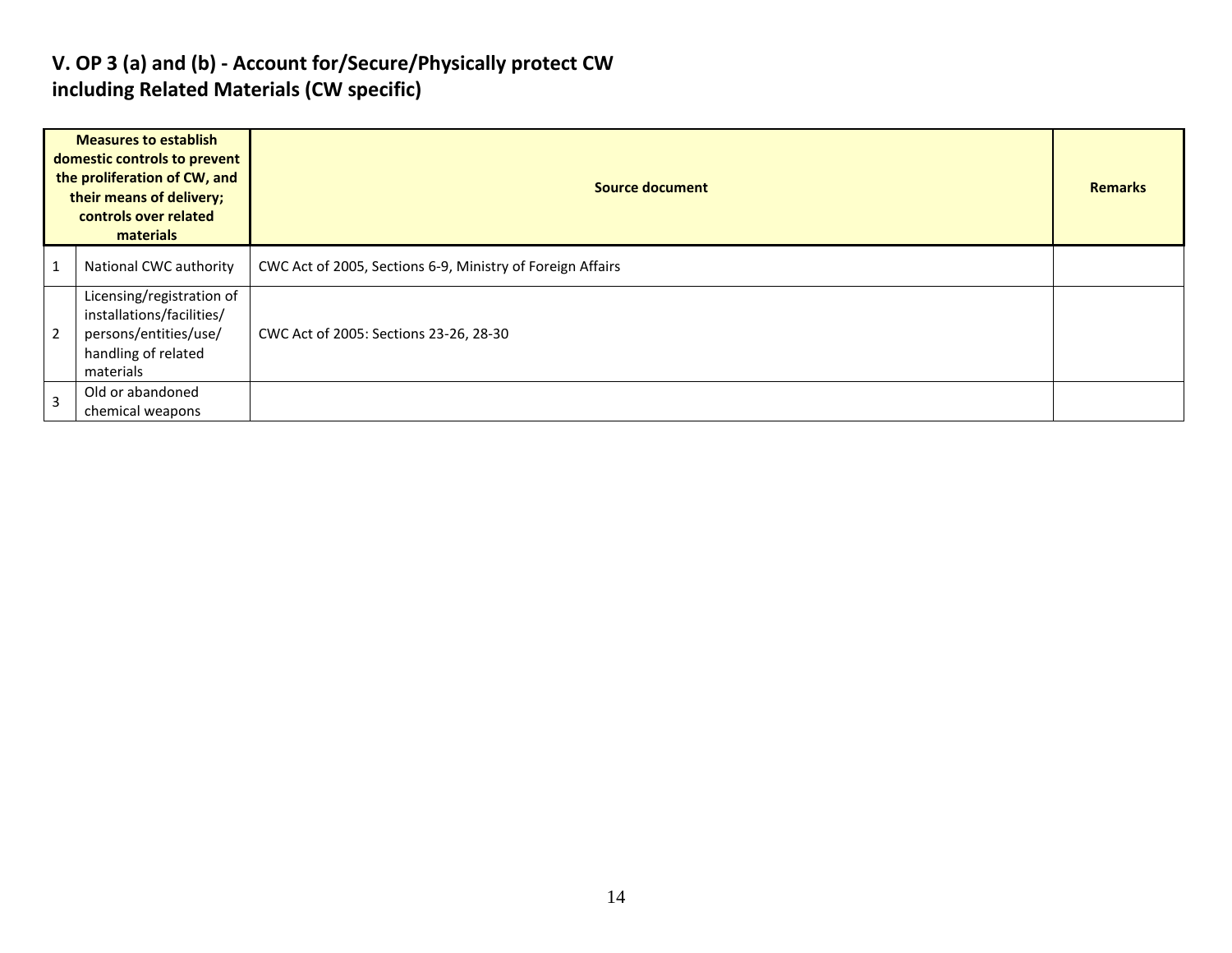#### **VI. OP 3 (a) and (b) - Account for/Secure/Physically protect BW including Related Materials (BW specific)**

| <b>Measures to establish</b><br>domestic controls to prevent<br>the proliferation of BW, their<br>means of delivery; controls<br>over related materials |                                                                                                          | Source document                                                                                                                                                              |  |  |  |
|---------------------------------------------------------------------------------------------------------------------------------------------------------|----------------------------------------------------------------------------------------------------------|------------------------------------------------------------------------------------------------------------------------------------------------------------------------------|--|--|--|
|                                                                                                                                                         | Licensing/registration of<br>installations/facilities/<br>persons/entities/use/<br>handling of materials | National Biosafety Act 2007, Sections III and IV<br>The Biosafety (Approval and Notification) Regulations 2010<br>(The regulation applies to living modified organisms only) |  |  |  |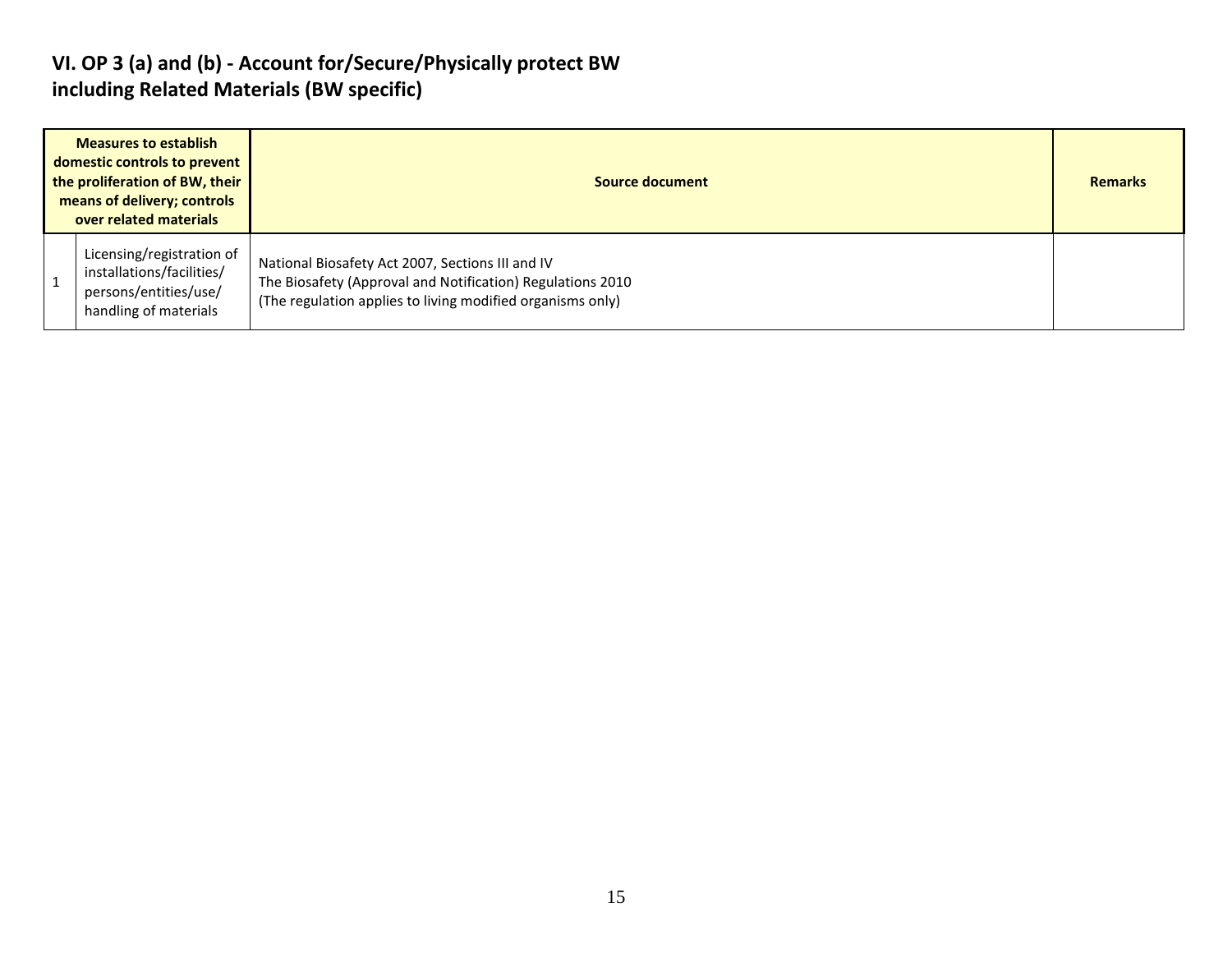#### **VII. OP 3 (c) and (d) and related matters from OP 6 - Controls of NW, CW and BW, including Related Materials**

| <b>Border controls and export</b><br>and trans-shipment controls<br>to prevent the proliferation<br>of nuclear, chemical and<br>biological weapons and their<br>means of delivery including<br>related materials |                                                                                   | <b>National legal framework</b> |                             |                    |                                                                                                                                                                                               |        |                       | <b>Enforcement and civil/criminal penalties</b> |                                                                                                                                                                                                                                                                                                                            |                |
|------------------------------------------------------------------------------------------------------------------------------------------------------------------------------------------------------------------|-----------------------------------------------------------------------------------|---------------------------------|-----------------------------|--------------------|-----------------------------------------------------------------------------------------------------------------------------------------------------------------------------------------------|--------|-----------------------|-------------------------------------------------|----------------------------------------------------------------------------------------------------------------------------------------------------------------------------------------------------------------------------------------------------------------------------------------------------------------------------|----------------|
|                                                                                                                                                                                                                  |                                                                                   | N.<br>W                         | $X$ /?<br>$\mathsf{C}$<br>W | B<br>W             | <b>Source document</b>                                                                                                                                                                        | N<br>W | $X$ /?<br>$\mathbf c$ | B<br>ww                                         | <b>Source document</b>                                                                                                                                                                                                                                                                                                     | <b>Remarks</b> |
|                                                                                                                                                                                                                  | Border control to<br>detect, deter, prevent<br>and combat illicit<br>trafficking  | Χ                               |                             |                    | NW:<br>Atomic Energy Licensing Act of 1984, Sections<br>12, 33, and 68<br>Customs Act of 1967 as revised in 1980<br>Strategic Trade Act as amended in 2011<br>Border Security Agency Act 2017 |        |                       |                                                 | NW:<br>Customs Act of 1967, Part IV<br>Strategic Trade Act 2010, Sections 26-46<br>Border Security Agency Act 2017                                                                                                                                                                                                         |                |
| $\mathbf 1$                                                                                                                                                                                                      |                                                                                   |                                 | X                           | $\pmb{\mathsf{X}}$ | CW:<br>Customs Act of 1967<br>Strategic Trade Act 2010<br>CWC Act of 2005, Sections 18 and 31-33<br>Border Security Agency Act 2017                                                           | Х      | Χ                     | $\mathsf{X}$                                    | CW:<br>Customs Act of 1967, Part IV<br>Strategic Trade Act 2010, Sections 26-46<br>CWC Act of 2005, Sections 18 and 31-33,                                                                                                                                                                                                 |                |
|                                                                                                                                                                                                                  |                                                                                   |                                 |                             |                    | BW:<br>Customs Act of 1967<br>Plant Quarantine Act of 1976<br>Strategic Trade Act 2010<br>Border Security Agency Act 2017                                                                     |        |                       |                                                 | BW:<br>Strategic Trade Act 2010, Sections 26-46<br>Customs Act of 1967, Part IV<br>Border Security Agency Act 2017                                                                                                                                                                                                         |                |
| $\overline{2}$                                                                                                                                                                                                   | Law enforcement to<br>detect, deter, prevent<br>and combat illicit<br>trafficking | X                               | $\pmb{\times}$              | X                  | NW:<br>Strategic Trade Act 2010, Part V<br>Atomic Energy Licensing Act of 1984<br>Border Security Agency Act 2017                                                                             | X      | x                     | $\mathsf{X}$                                    | NW:<br>Customs and Police officers, Officers of<br>Maritime Enforcement Agency, Officers of<br>Malaysia Communication and Multimedia<br>Commission, and other officers specified by the<br>Controller<br>Strategic Trade Act 2010, Sections 26-46<br><b>Atomic Energy Licensing Board</b><br><b>Border Security Agency</b> |                |
|                                                                                                                                                                                                                  |                                                                                   |                                 |                             |                    | CW:<br>Strategic Trade Act 2010, Part V                                                                                                                                                       |        |                       |                                                 | CW:<br>Customs and Police officers, Officers of                                                                                                                                                                                                                                                                            |                |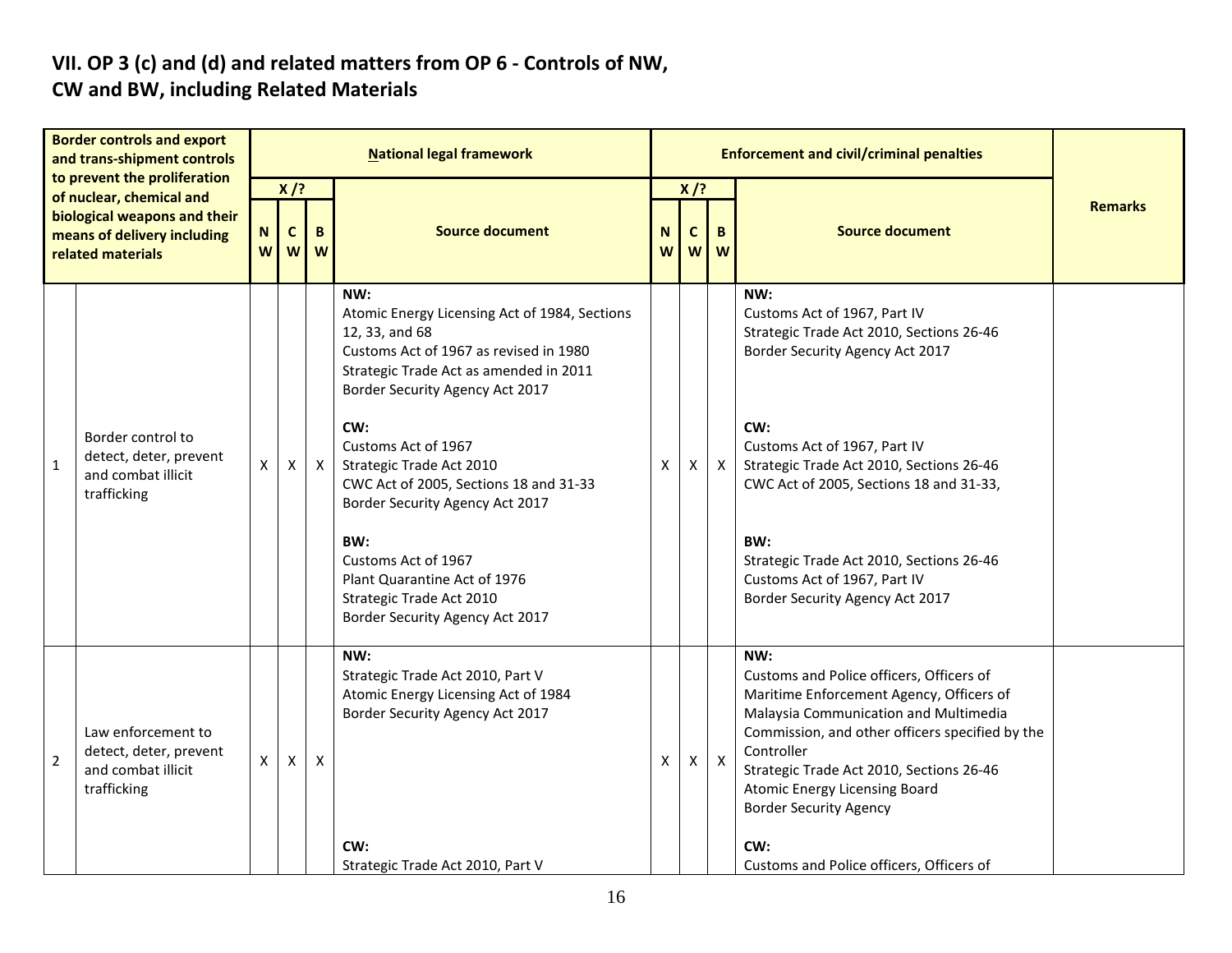|   |                                      |    |              |                           | CWC Act of 2005<br>Border Security Agency Act 2017<br>BW:<br>Strategic Trade Act 2010, Part V<br>Border Security Agency Act 2017 |              |    |                           | Maritime Enforcement Agency, Officers of<br>Malaysia Communication and Multimedia<br>Commission, and other officers specified by the<br>Controller<br>Strategic Trade Act 2010, Sections 26-46<br>Ministry of Foreign Affairs<br><b>Border Security Agency</b><br>BW:<br>Customs and Police officers, Officers of<br>Maritime Enforcement Agency, Officers of<br>Malaysia Communication and Multimedia<br>Commission, and other officers specified by the<br>Controller<br>National Biosafety Board (NBB)<br><b>Border Security Agency</b> |  |
|---|--------------------------------------|----|--------------|---------------------------|----------------------------------------------------------------------------------------------------------------------------------|--------------|----|---------------------------|--------------------------------------------------------------------------------------------------------------------------------------------------------------------------------------------------------------------------------------------------------------------------------------------------------------------------------------------------------------------------------------------------------------------------------------------------------------------------------------------------------------------------------------------|--|
| 3 | Border control detection<br>measures | X. | $\mathsf{x}$ | $\boldsymbol{\mathsf{X}}$ | NW/CW/BW:<br>Customs Act of 1967, Sections XI and XII                                                                            | X            |    | $X \mid X$                | NW:<br>Scanning machines are installed at major ports<br>and airports; participation in Container Control<br>Programme (CCP), Container Security Initiative<br>and Megaports Initiative<br>CW:<br>Scanning machines are installed at major ports<br>and airports; participated in CCP and CSI<br>BW:<br>Scanning machines are installed at major ports<br>and airports; participated in CCP and CSI                                                                                                                                        |  |
| 4 | Control of brokering                 | X  | $\mathsf{X}$ | Χ                         | NW/CW/BW:<br>Strategic Trade Act 2010, Sections 11, 19                                                                           | $\mathsf{X}$ | X. | $\boldsymbol{\mathsf{X}}$ | NW/CW/BW:<br>Customs and Police officers, Officers of<br>Maritime Enforcement Agency, Officers of<br>Malaysia Communication and Multimedia<br>Commission, and other officers specified by the<br>Controller<br>Strategic Trade Act 2010, Sections 11, 19, 26-<br>46                                                                                                                                                                                                                                                                        |  |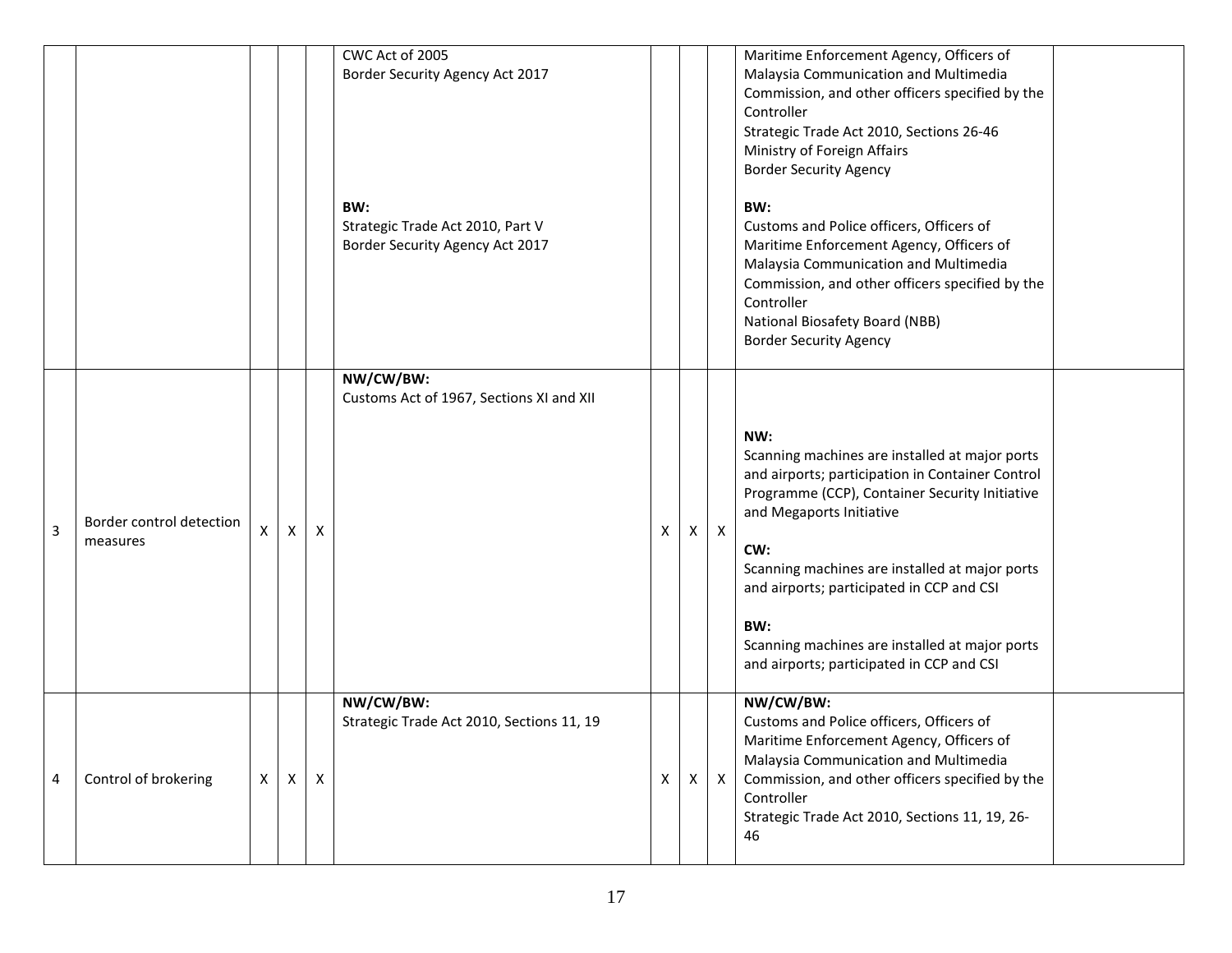| 5 | Export control<br>legislation in place | X | X            | $\mathsf{X}$ | NW:<br>The Strategic Trade Act 2010<br>Customs Act of 1967<br>The Customs (Prohibition of Exports) Order<br>1998<br>The Atomic Energy Licensing Act 1984, Sections<br>12, 60 and 68<br>CW:<br>Strategic Trade Act 2010<br>The Customs Act of 1967<br>The Customs (Prohibition of Exports) Order<br>1998<br>Customs Order for the Prohibition of Exports<br>and Imports of Scheduled Chemicals under the<br>CWC of 14 September 2000<br>CWC Act 2005, Sections 18 and 31-33.<br>BW:<br>Strategic Trade Act 2010<br>The Customs Act of 1967<br>The Customs (Prohibition of Exports) Order<br>1998<br>The Prevention and Control of Infectious<br>Diseases Act of 1988, Section 9<br>Prevention and Control of Infectious Diseases<br>(Importation and Exportation of Human<br>Remains, Human Tissues and Pathogenic<br>Organisms or Substances) Regulations of 2005.<br>The Plant Quarantine Act of 1976 | X            | X | $\mathsf{x}$ | NW:<br>Strategic Trade Act 2010, The Atomic Energy<br>Licensing act 1984, Sections 39-40<br>CW:<br>CWC Act 2005, Sections 18 and 31-33.<br>Strategic Trade Act 2010 Customs Order for the<br>Prohibition of Exports and Imports of<br>Scheduled Chemicals under the CWC of 14<br>September 2000<br>BW:<br>Strategic Trade Act 2010<br>NW:                                                         |  |
|---|----------------------------------------|---|--------------|--------------|--------------------------------------------------------------------------------------------------------------------------------------------------------------------------------------------------------------------------------------------------------------------------------------------------------------------------------------------------------------------------------------------------------------------------------------------------------------------------------------------------------------------------------------------------------------------------------------------------------------------------------------------------------------------------------------------------------------------------------------------------------------------------------------------------------------------------------------------------------------------------------------------------------|--------------|---|--------------|---------------------------------------------------------------------------------------------------------------------------------------------------------------------------------------------------------------------------------------------------------------------------------------------------------------------------------------------------------------------------------------------------|--|
| 6 | Licensing provisions and<br>Authority  | Χ | $\mathsf{X}$ | $\mathsf{X}$ | NW:<br>Strategic Trade Act 2010 (uses and reviews the<br>existing processes for nuclear items)<br>The Atomic Energy Licensing Act of 1984,<br>Sections 12 and 39-40<br>CW:<br>Strategic Trade Act 2010 (subsumes and uses<br>existing licensing bodies)<br>Ministry of International Trade and Industry<br>(Second Schedule of the Customs (Prohibition<br>of Export) (Amendment) (No 4) Order of 2000<br>[P.U. (A) 338/2000])                                                                                                                                                                                                                                                                                                                                                                                                                                                                         | $\mathsf{X}$ | Χ | X            | Strategic Trade Act 2010<br>Strategic Trade Controller, Minister in Charge<br>of Trade and Industry<br>Atomic Energy Licensing Board<br>CW:<br>Strategic Trade Act 2010,<br>Strategic Trade Controller, Minister in Charge<br>of Trade and Industry<br>Ministry of Health, Pharmaceutical Services<br>Division (same order): toxic chemicals as well<br>as chemicals already controlled under the |  |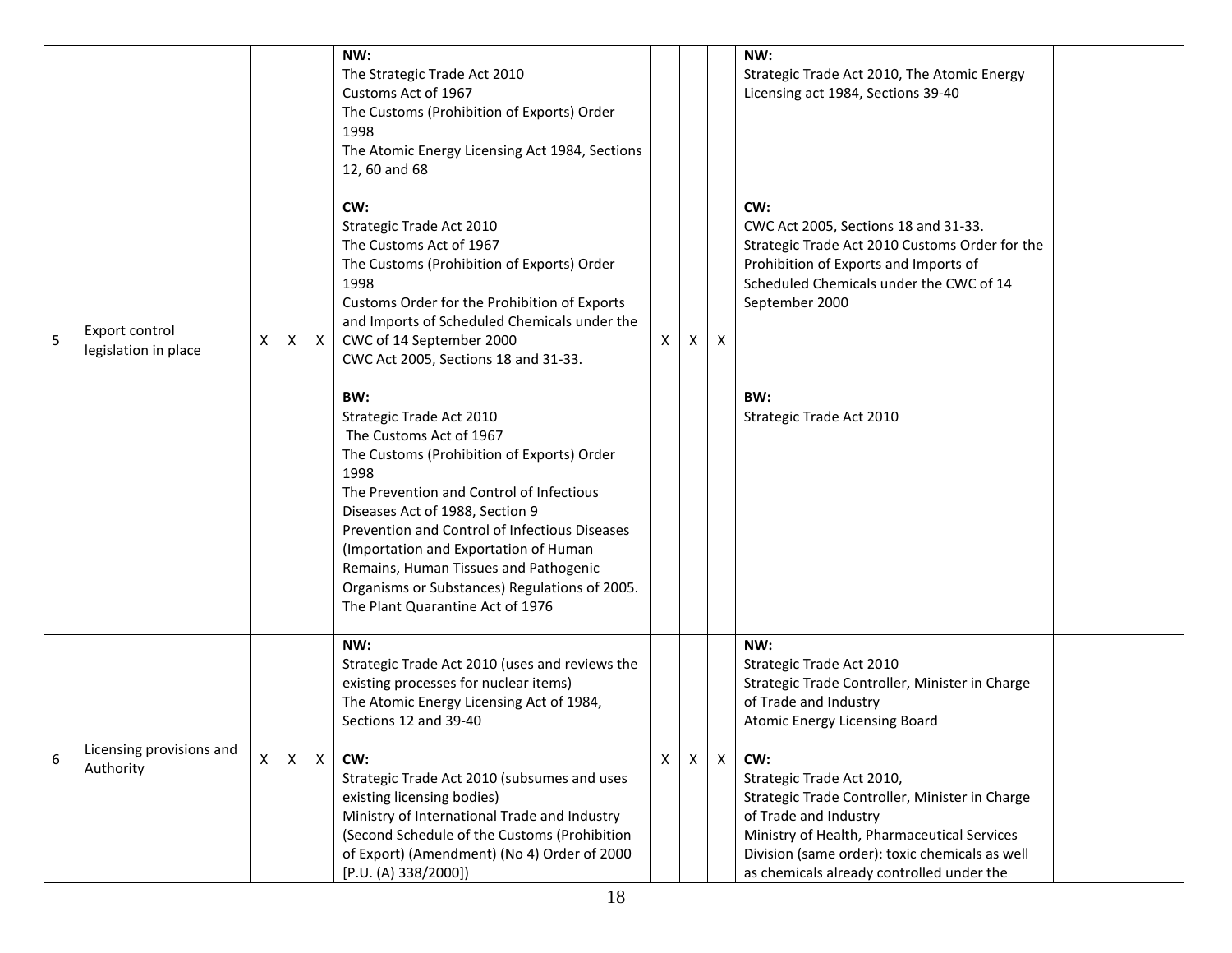|                |                                                            |   |              |                           | BW:<br>Strategic Trade Act 2010                                                                                                                                                                                                                                                                                                                                                                                                       |              |                |              | Poisons Act of 1952 (revised 1989) and the<br>Pesticides Act of 1974 (also a responsibility of<br>the Ministry of Agriculture, Pesticides Board)<br>BW:<br>Strategic Trade Act 2010<br>Strategic Trade Controller, Minister in Charge<br>of Trade and Industry                                                                                  |
|----------------|------------------------------------------------------------|---|--------------|---------------------------|---------------------------------------------------------------------------------------------------------------------------------------------------------------------------------------------------------------------------------------------------------------------------------------------------------------------------------------------------------------------------------------------------------------------------------------|--------------|----------------|--------------|-------------------------------------------------------------------------------------------------------------------------------------------------------------------------------------------------------------------------------------------------------------------------------------------------------------------------------------------------|
| $\overline{7}$ | Control lists of<br>materials, equipment<br>and technology | X | X            | $\mathsf{X}$              | NW:<br>Strategic Trade Act 2010<br>Strategic Trade (Strategic Items) (Amendment)<br>Order 2017<br>CW:<br>Strategic Trade Act 2010<br>Strategic Trade (Strategic Items) (Amendment)<br>Order 2017<br>Annexed to Customs (Prohibition of Exports)<br>Order of 1998 and Customs (Prohibition of<br>Imports) Order of 1998: Annexes A-C<br>BW:<br>Strategic Trade Act 2010<br>Strategic Trade (Strategic Items) (Amendment)<br>Order 2017 | X            | $\mathsf{X}^-$ | $\mathsf{X}$ | NW:<br>Strategic Trade Act 2010<br>CW:<br>Strategic Trade Act 2010<br>Second Schedule of the Customs (Prohibition<br>of Export) (Amendment) (No 4) Order of 2000<br>[P.U. (A) 338/2000]: CWC Schedule chemicals<br>and precursors (also re-export)<br>Third Schedule of the same Order: toxic<br>chemicals.<br>BW:<br>Strategic Trade Act 2010, |
| 8              | Intangible technology<br>transfers                         | X | X            | $\boldsymbol{\mathsf{X}}$ | NW/CW/BW:<br>Strategic Trade Act 2010                                                                                                                                                                                                                                                                                                                                                                                                 | Χ            | X              | $\mathsf{X}$ | NW/CW/BW:<br>Strategic Trade (Strategic Items) (Amendment)<br>Order 2017<br>Strategic Trade Act 2010                                                                                                                                                                                                                                            |
| 9              | Inclusion of means of<br>delivery                          |   |              |                           |                                                                                                                                                                                                                                                                                                                                                                                                                                       |              |                |              |                                                                                                                                                                                                                                                                                                                                                 |
| 10             | End-user controls                                          | X | $\mathsf{X}$ | $\mathsf{X}$              | NW/CW/BW:<br>Strategic Trade Act 2010, Section 8<br>Strategic Trade (Restricted End-Users and<br>Prohibited End-Users) (Amendment) Order<br>2016<br>CW:<br><b>CWC Act 2005</b>                                                                                                                                                                                                                                                        | $\mathsf{X}$ | $\mathsf{X}^-$ | $\mathsf{X}$ | NW/CW/BW:<br>Strategic Trade (Restricted End-Users and<br>Prohibited End-Users) (Amendment) Order<br>2016<br>Has an End-user Certificate Form on-line                                                                                                                                                                                           |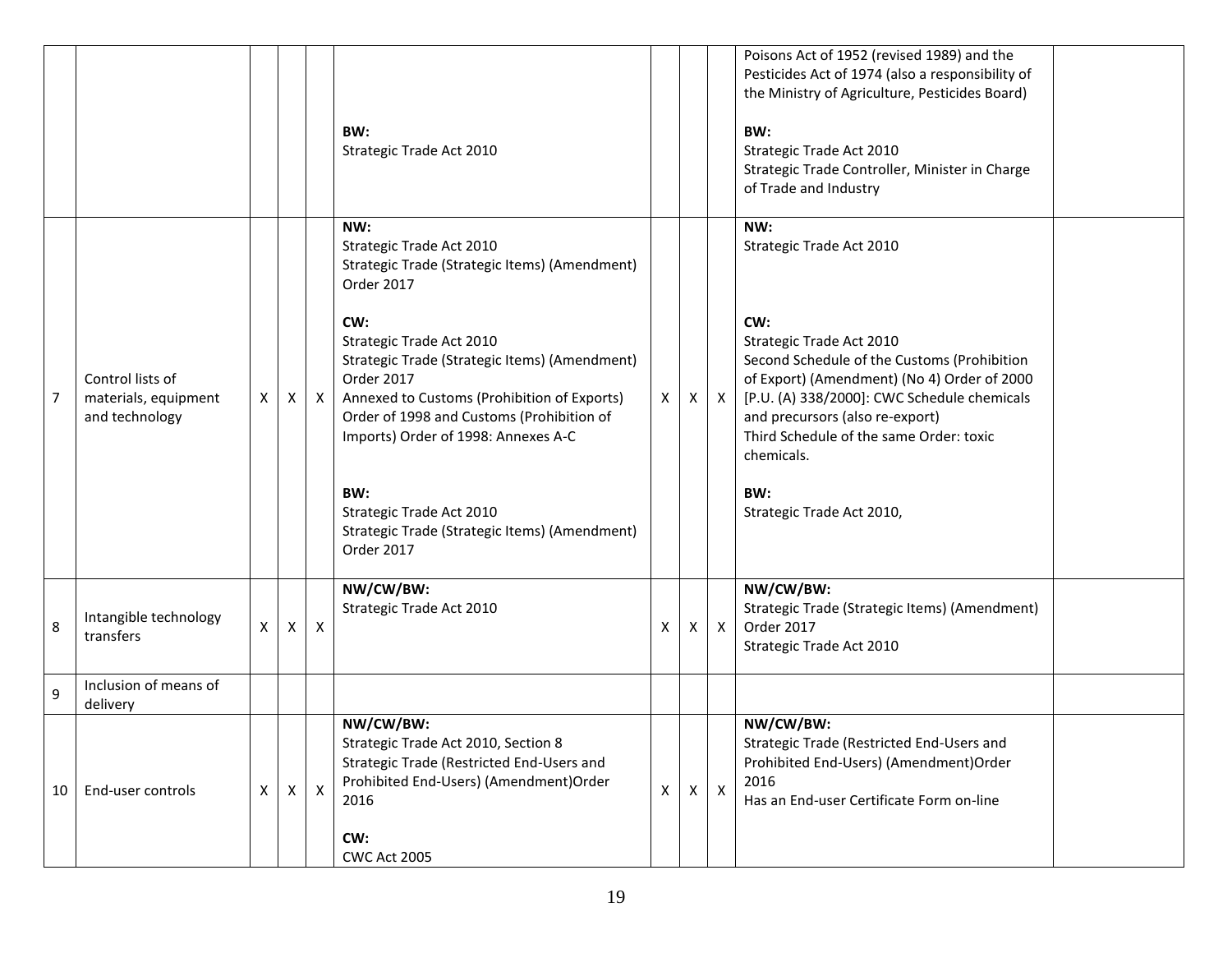| 11 | Catch all clause                                                                                                                       | X            | Χ            | $\mathsf{x}$   | NW/CW/BW:<br>Strategic Trade Act 2010, Section 12<br>(Transactions involving unlisted items and<br>restricted activities)                                                                                                                     | X            | X            | $\boldsymbol{X}$          | NW/CW/BW:<br>Strategic Trade Act 2010<br>Strategic Trade (Strategic Items) (Amendment)<br>Order 2017                                                                                                      |  |
|----|----------------------------------------------------------------------------------------------------------------------------------------|--------------|--------------|----------------|-----------------------------------------------------------------------------------------------------------------------------------------------------------------------------------------------------------------------------------------------|--------------|--------------|---------------------------|-----------------------------------------------------------------------------------------------------------------------------------------------------------------------------------------------------------|--|
| 12 | Transit control                                                                                                                        | X            | X            | $\pmb{\times}$ | NW/CW/BW:<br>Strategic Trade Act 2010, Section 9                                                                                                                                                                                              | $\times$     | X            | $\boldsymbol{\mathsf{X}}$ | NW/CW/BW:<br>Strategic Trade (Strategic Items) (amendment)<br>Order 2017<br>Strategic Trade Act 2010, Sections 29-46                                                                                      |  |
| 13 | Trans-shipment control                                                                                                                 | $\mathsf{X}$ | X            | X              | NW/CW/BW:<br>Strategic Trade Act 2010, Section 9                                                                                                                                                                                              | X            | X            | X                         | NW/CW/BW:<br>Strategic Trade Act 2010, Sections 29-46                                                                                                                                                     |  |
| 14 | Re-export control                                                                                                                      |              |              |                |                                                                                                                                                                                                                                               |              |              |                           |                                                                                                                                                                                                           |  |
| 15 | Control over financing of<br>exports/transhipments<br>that would contribute to<br>proliferation                                        | $\mathsf{X}$ | $\mathsf{X}$ | $\mathsf{x}$   | NW/CW/BW:<br>Anti-Money Laundering and Anti-Terrorism<br>Financing Act of 2001 (AMLA) (Terrorism<br>Financing)<br>Penal Code, as amended 2007, Section 130N                                                                                   | X            | $\mathsf{X}$ | $\mathsf{X}$              | NW/CW/BW:<br>Anti-Money laundering and Anti-Terrorism<br>Financing Act of 2001 (AMLA): criminalizes<br>financing of terrorism<br>Penal Code as amended 2007, Section 130N.<br>FIU within the Central Bank |  |
| 16 | Control over services<br>related to exports/<br>transhipments that<br>would contribute to<br>proliferation including<br>transportation | $\mathsf{X}$ | X            | $\mathsf{X}$   | NW/CW/BW:<br>Strategic Trade Act 2010, Sections 28, 33<br>NW:<br>The Atomic Energy Licensing Act of 1984,<br>Section 30 Transport of radioactive waste.<br>CW:<br>The Poisons Act of 1952 (revised 1989) Section<br>10 (Transport of poisons) | $\mathsf{x}$ | X            | X                         | NW/CW/BW:<br>Strategic Trade Act 2010, Sections 28, 33                                                                                                                                                    |  |